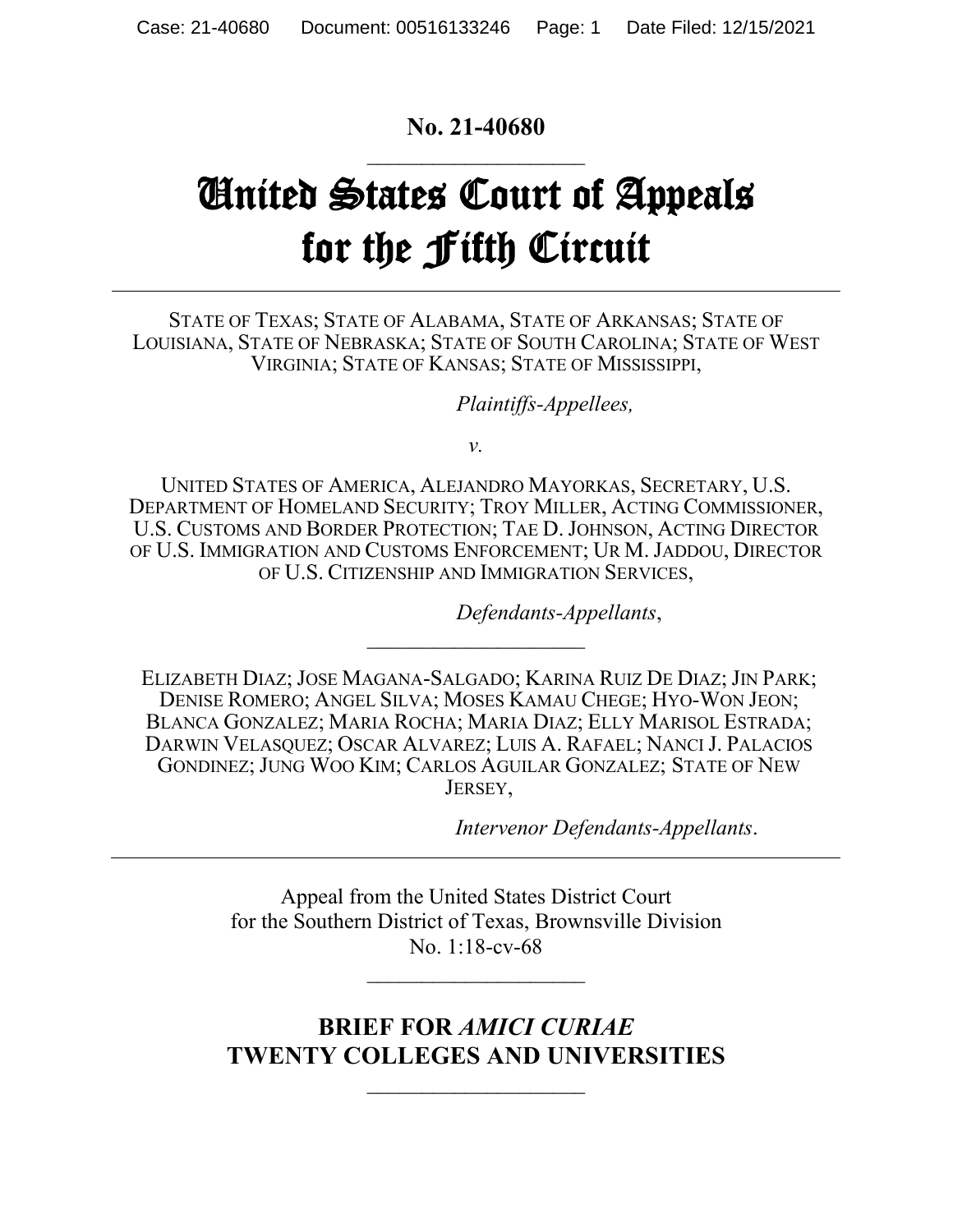Anton Metlitsky David Z. Cohen O'MELVENY & MYERS LLP Times Square Tower 7 Times Square New York, NY 10036 (212) 326-2000 ametlitsky@omm.com

Grace E. Leeper O'MELVENY & MYERS LLP 1625 Eye Street, NW Washington, DC 20006 (202) 383-5216

Vanessa M. Guerrero O'MELVENY & MYERS LLP Two Embarcadero Center 28th Floor San Francisco, CA 94111-3823 (212) 430-7833

*Attorneys for Amici Curiae Twenty Colleges and Universities*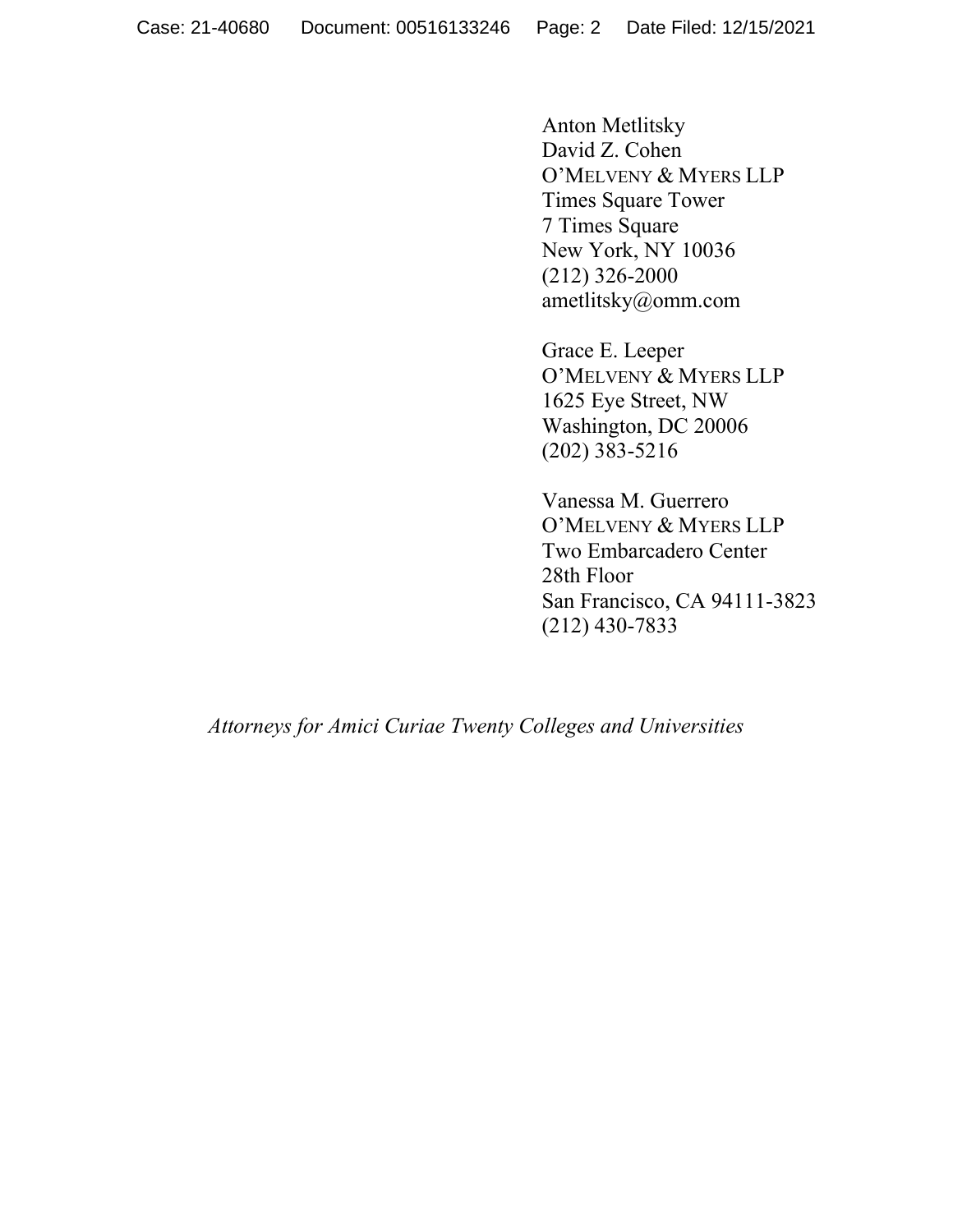## **CERTIFICATE OF INTERESTED PERSONS**  $\overline{\phantom{a}}$

The undersigned counsel of record certifies that—in addition to the persons and entities in the Appellants' Certificate of Interested Persons—the following listed persons and entities as described in the fourth sentence of 5th Cir. R. 28.2.1 have an interest in the outcome of this case. These representations are made in order that the judges of this court may evaluate possible disqualification or recusal:

- 1. O'Melveny & Myers LLP, Counsel for *Amici Curiae* (Anton Metlitsky, David Z. Cohen, Grace E. Leeper, Vanessa M. Guerrero);
- 2. Brown University
- 3. California Institute of Technology ("Caltech")
- 4. Columbia University
- 5. Cornell University
- 6. Dartmouth College
- 7. Duke University
- 8. Emory University
- 9. Georgetown University
- 10. George Washington University
- 11. Harvard University
- 12. Massachusetts Institute of Technology ("MIT")
- 13. New York University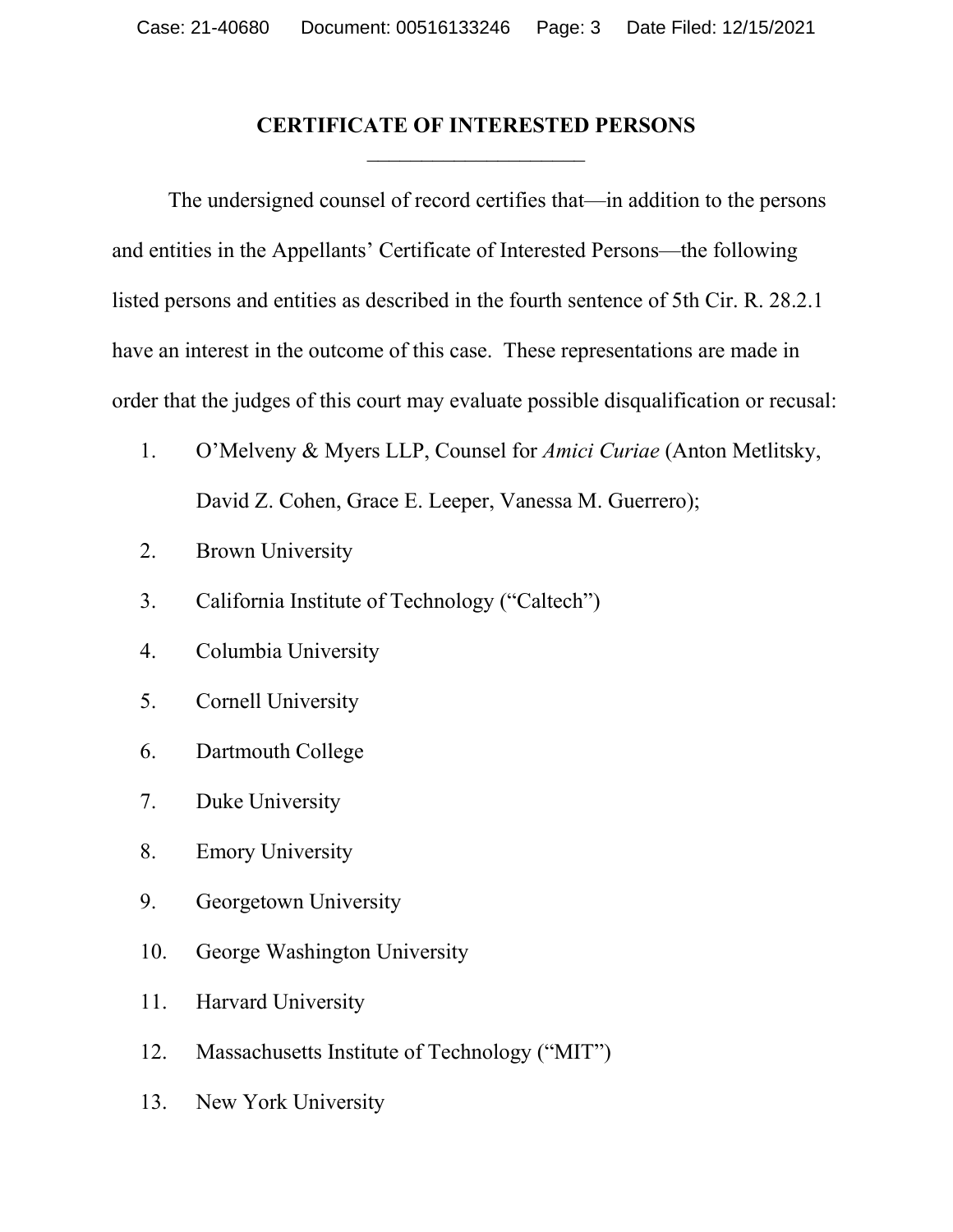- 14. Northwestern University
- 15. Princeton University
- 16. Stanford University
- 17. University of Chicago
- 18. University of Pennsylvania
- 19. Vanderbilt University
- 20. Washington University in St. Louis
- 21. Yale University

*/s/ Anton Metlitsky Counsel for Amici Curiae* Twenty Colleges and Universities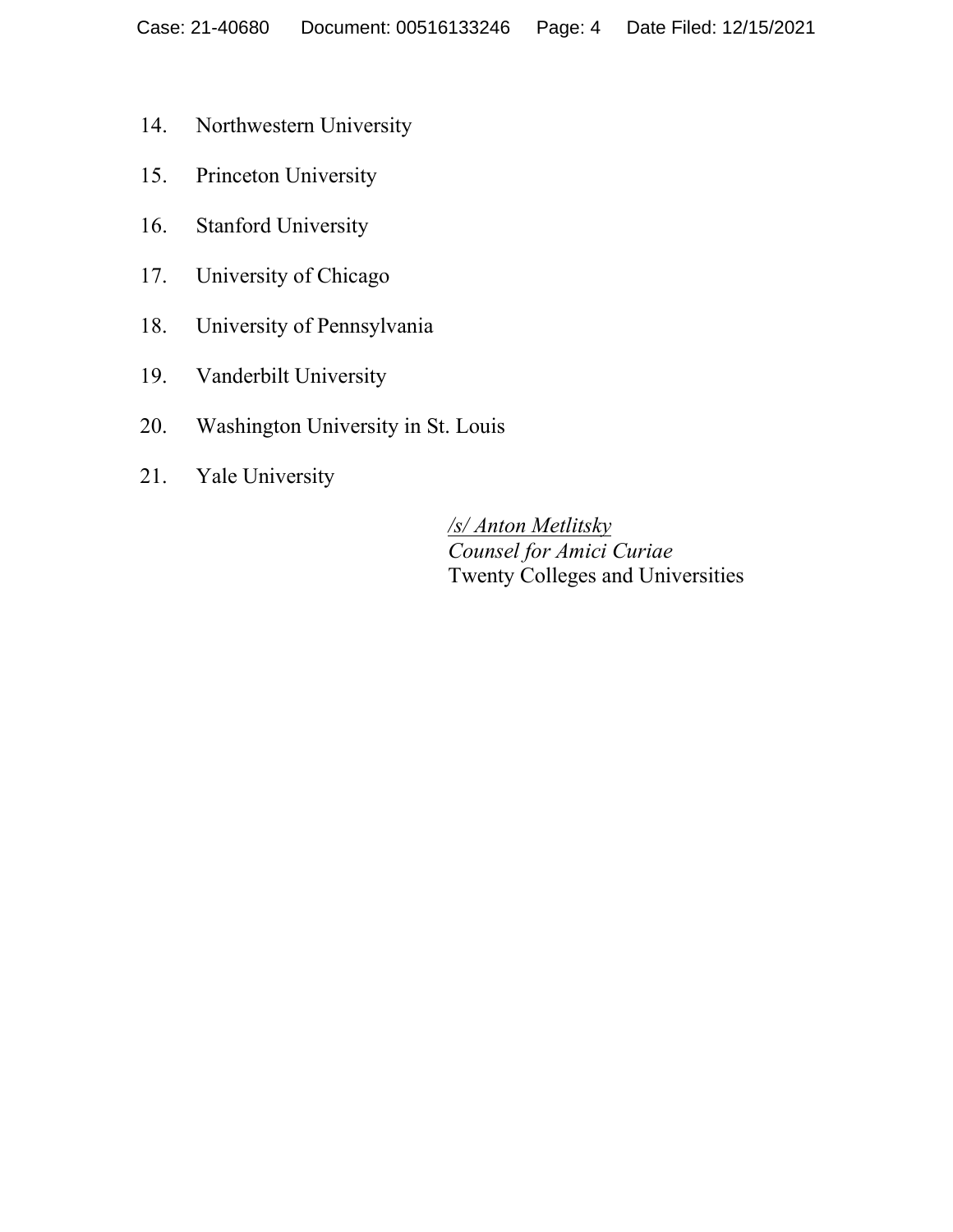# **TABLE OF CONTENTS**

# **Page**

| I.  |                | DACA STUDENTS ENROLLED AT AMICI INSTITUTIONS ARE<br>SOME OF THE MOST GIFTED AND MOTIVATED YOUNG            |    |  |  |  |
|-----|----------------|------------------------------------------------------------------------------------------------------------|----|--|--|--|
| II. |                | ENDING DACA WOULD HARM AMICI'S STUDENTS AND<br>ALUMNI, AND DEPRIVE BOTH AMICI INSTITUTIONS AND             |    |  |  |  |
|     | A.             | Ending DACA Would Have a Devastating Impact on DACA                                                        |    |  |  |  |
|     | <b>B.</b>      | Ending DACA Would Prevent Undocumented Students From<br>Fully Benefitting From and Contributing To Amici's | 17 |  |  |  |
|     | $\mathbf{C}$ . | Ending DACA Would Deprive the Nation of Invaluable                                                         | 21 |  |  |  |
|     | 26             |                                                                                                            |    |  |  |  |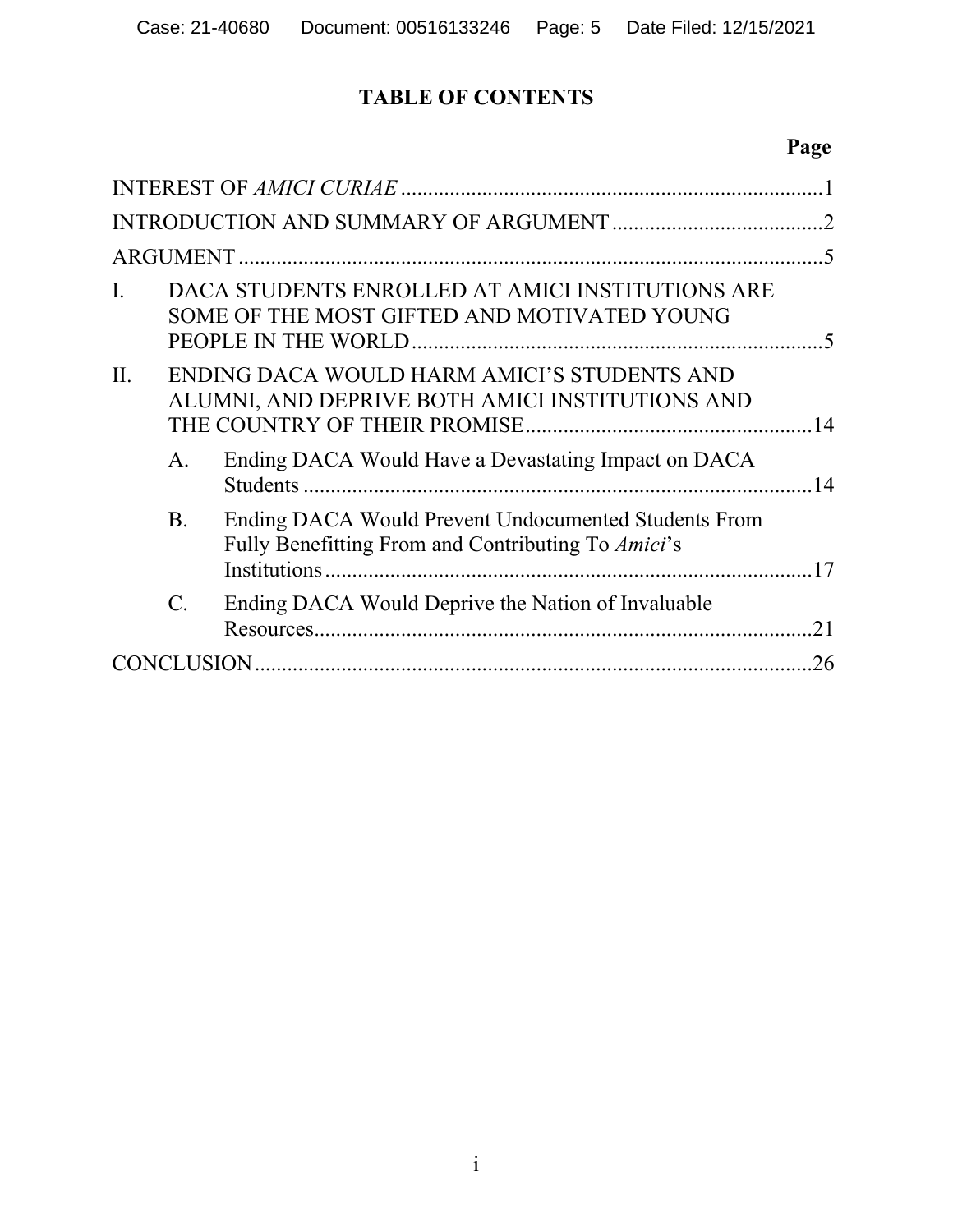# **TABLE OF AUTHORITIES**

# **Page(s)**

## **Cases**

| Batalla Vidal v. Nielsen,                                                                                                                          |
|----------------------------------------------------------------------------------------------------------------------------------------------------|
| Dep't of Homeland Sec. v. Regents of the Univ. of Cal.,                                                                                            |
| NAACP v. Trump,                                                                                                                                    |
| Plyler v. Doe,                                                                                                                                     |
| Regents of Univ. of Cal. v. U.S. Dep't of Homeland Sec.,                                                                                           |
| Regents of Univ. of Cal. v. U.S. Dep't of Homeland Sec.,                                                                                           |
| Sweezy v. New Hampshire,                                                                                                                           |
| <b>Other Authorities</b>                                                                                                                           |
| Amanda Mott, Inaugural President's Innovation Prize Winners Announced<br><i>at Penn</i> , PENNNEWS (Apr. 20, 2016), https://tinyurl.com/y5juheqm23 |
| Brown President Urges Trump to Continue DACA, BROWN UNIV. NEWS                                                                                     |
| Brown University, Undergraduate Admission, https://tinyurl.com/y7syjs2m<br>$.6\,$                                                                  |
| Columbia Undergraduate Admissions, Undocumented Students and DACA,                                                                                 |
| Cornell University, University Mission, https://tinyurl.com/yymdtgxk (last                                                                         |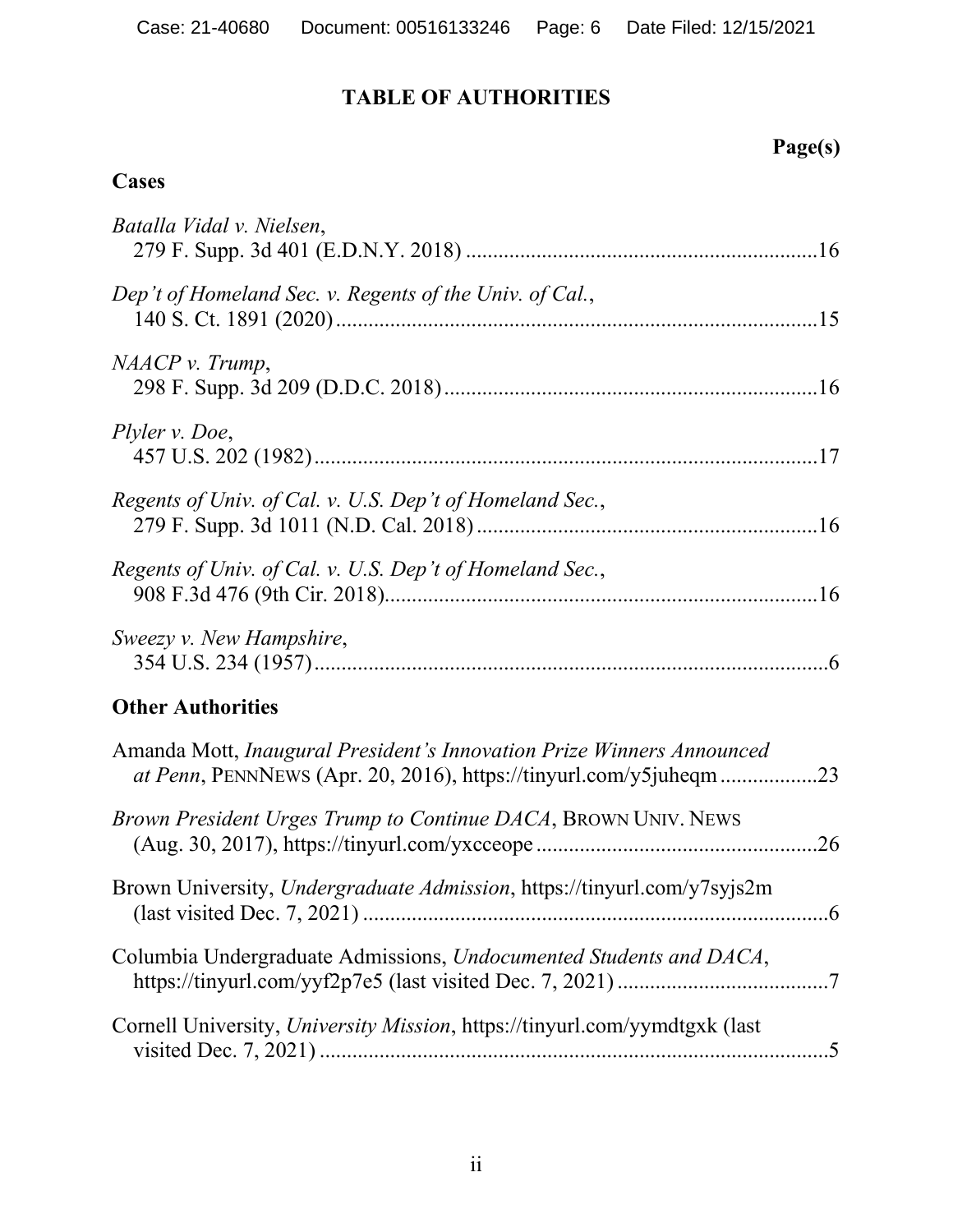## **TABLE OF AUTHORITIES (continued)**

| Dartmouth College, Liberal Arts at the Core, https://tinyurl.com/y5mku5ul                                                                                                                                        |
|------------------------------------------------------------------------------------------------------------------------------------------------------------------------------------------------------------------|
| Duke University, Indenture of James B. Duke Establishing the Duke                                                                                                                                                |
| Durbin: Let's Show The American Dream Is Still Alive By Passing The<br>.22                                                                                                                                       |
| Emory University, Study Abroad at Emory, tinyurl.com/2ybybu9w (last                                                                                                                                              |
| Greg Lee, Undocumented Santa Ana Scholar Accepted to Harvard Medical<br>School, ABC NEWS (June 16, 2016), https://tinyurl.com/y5lcbqj724                                                                         |
| Harvard College Admissions, What We Look For,                                                                                                                                                                    |
| Harvard College Financial Aid Office, How Aid Works,                                                                                                                                                             |
| Harvard University, The Charter of the President and Fellows of Harvard<br>College, Under the Seal of the Colony of Massachusetts Bay, and Bearing                                                               |
| Institute for Immigration, Globalization, & Education, In the Shadows of the<br>Ivory Tower: Undocumented Undergraduates and the Liminal State of<br>Immigration Reform 7 (2015), https://tinyurl.com/y6kvtafm11 |
| Jake Miller, White Coats for DACA, HARVARD MED. SCH. NEWS (Sept. 14,                                                                                                                                             |
| Jin Park, I'm a Dreamer and a Rhodes Scholar. Where Do I Belong?, THE                                                                                                                                            |
| L. Rafael Reif, President of MIT, Trump Should Not Repeal DACA, BOSTON                                                                                                                                           |
| Laura Anthony, Two Years Later, Tania Chairez Still 'Undocumented and<br>Unapologetic', DAILY PENNSYLVANIAN (Apr. 17, 2014),                                                                                     |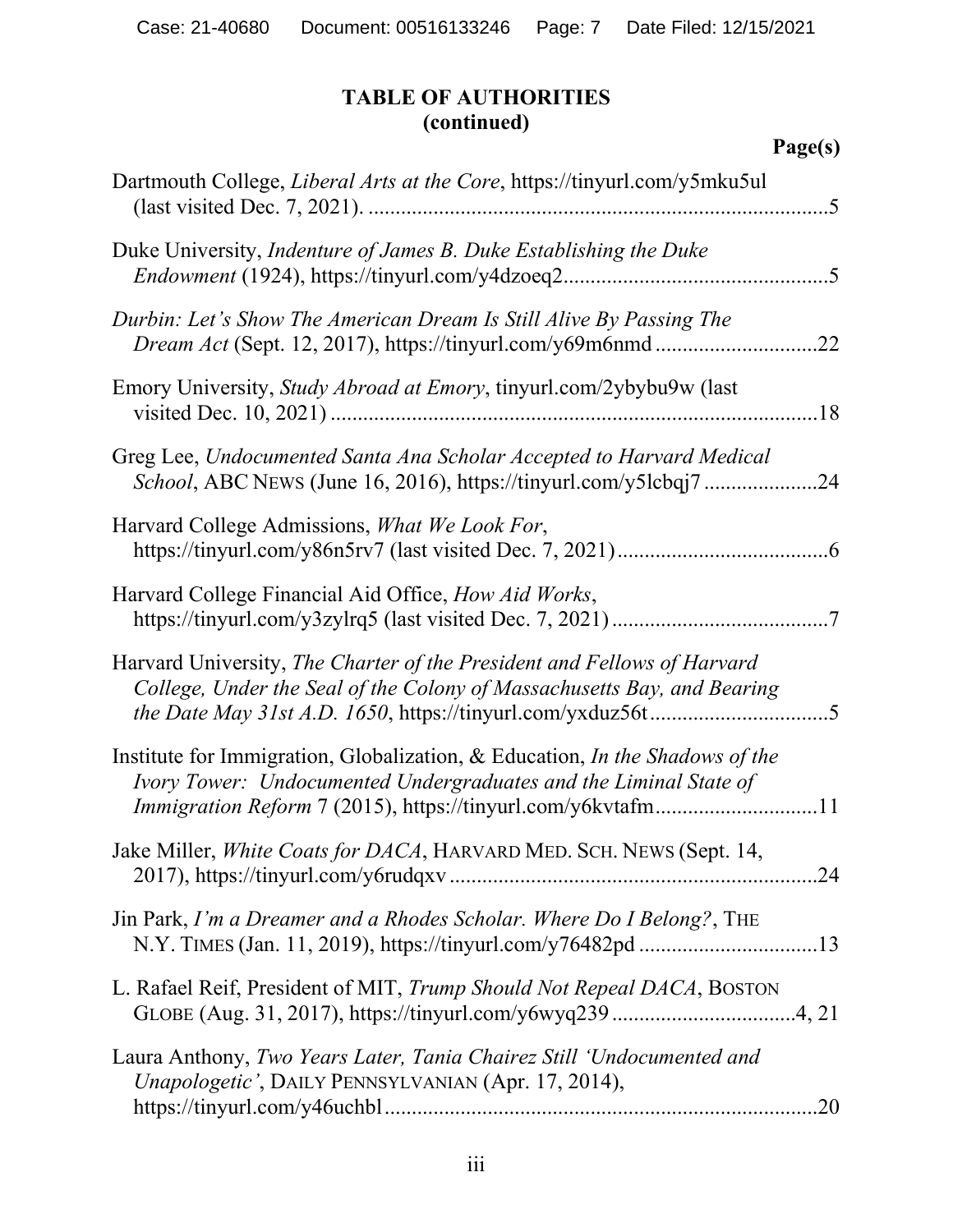## **TABLE OF AUTHORITIES (continued)**

| 'age(s) |  |
|---------|--|
|---------|--|

| Letter from Caltech President Thomas F. Rosenbaum to The Caltech<br>Community (Sept. 5, 2017), https://tinyurl.com/y3u5meyq3                                                                         |
|------------------------------------------------------------------------------------------------------------------------------------------------------------------------------------------------------|
| Letter from Cornell University President Martha E. Pollack to President<br>Donald J. Trump (Aug. 31, 2017), https://tinyurl.com/y4ufuhod 3                                                           |
| Letter from Harvard University President Drew Gilpin Faust to President<br>Donald J. Trump Regarding DACA (Aug. 28, 2017),<br>https://www.harvard.edu/president/news/2017/letter-to-president-trump- |
| Letter from Washington University in St. Louis Chancellor Mark S.<br>Wrighton to President Donald J. Trump (Sept. 1, 2017),                                                                          |
| Liz Mineo, Ask the Undocumented, HARVARD GAZETTE (May 4, 2017),                                                                                                                                      |
| MIT Student Financial Services, Making MIT Affordable,                                                                                                                                               |
| MIT, MIT Mission, https://tinyurl.com/yglcbj (last visited Dec. 7, 2021)5                                                                                                                            |
| New York University Admissions, Undocumented Students,                                                                                                                                               |
| Northwestern University, About the Global Learning Office,                                                                                                                                           |
| Penn for Immigrant Rights, Founders Statement,                                                                                                                                                       |
| Roberto Torres, These 3 Companies Are Coming to the Pennovation Center,                                                                                                                              |
| Santiago Tobar Potes, DACA Student: Deporting Me and 800,000 Dreamers<br>Is a Man-Made Disaster That Will Be Terrible for US, FOX NEWS (Sept. 5,                                                     |
| Stanford University, The Founding Grant with Amendments, Legislation,                                                                                                                                |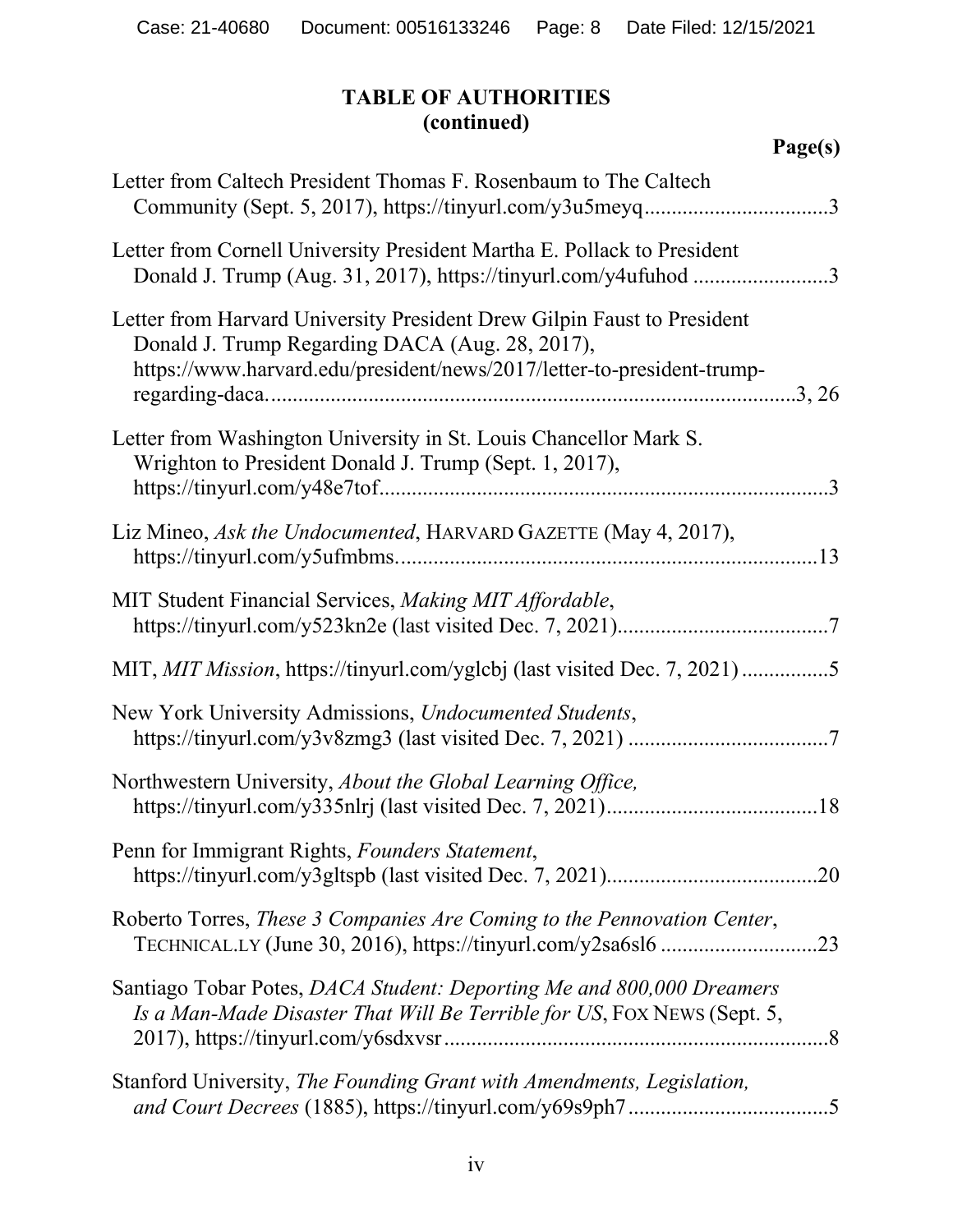## **TABLE OF AUTHORITIES (continued)**

| Stephanie Leutert, Undocumented in the Ivy League, AM. Q. (May 5, 2015),                                                               |     |
|----------------------------------------------------------------------------------------------------------------------------------------|-----|
| Teach for America, <i>Immigrants and Refugees</i> , https://tinyurl.com/yxkxbq75                                                       | .22 |
| Troy Parks, Med Student 'Dreamers' Speak Out on Maintaining DACA<br>Protections, AMA WIRE (Feb. 13, 2017), https://tinyurl.com/zg8p8vd | .24 |
| Vanderbilt University, About the Global Education Office,                                                                              |     |
| Yale Admissions, <i>What Yale Looks For</i> , https://tinyurl.com/y2cxrqht (last                                                       |     |
| <b>Rules</b>                                                                                                                           |     |
|                                                                                                                                        |     |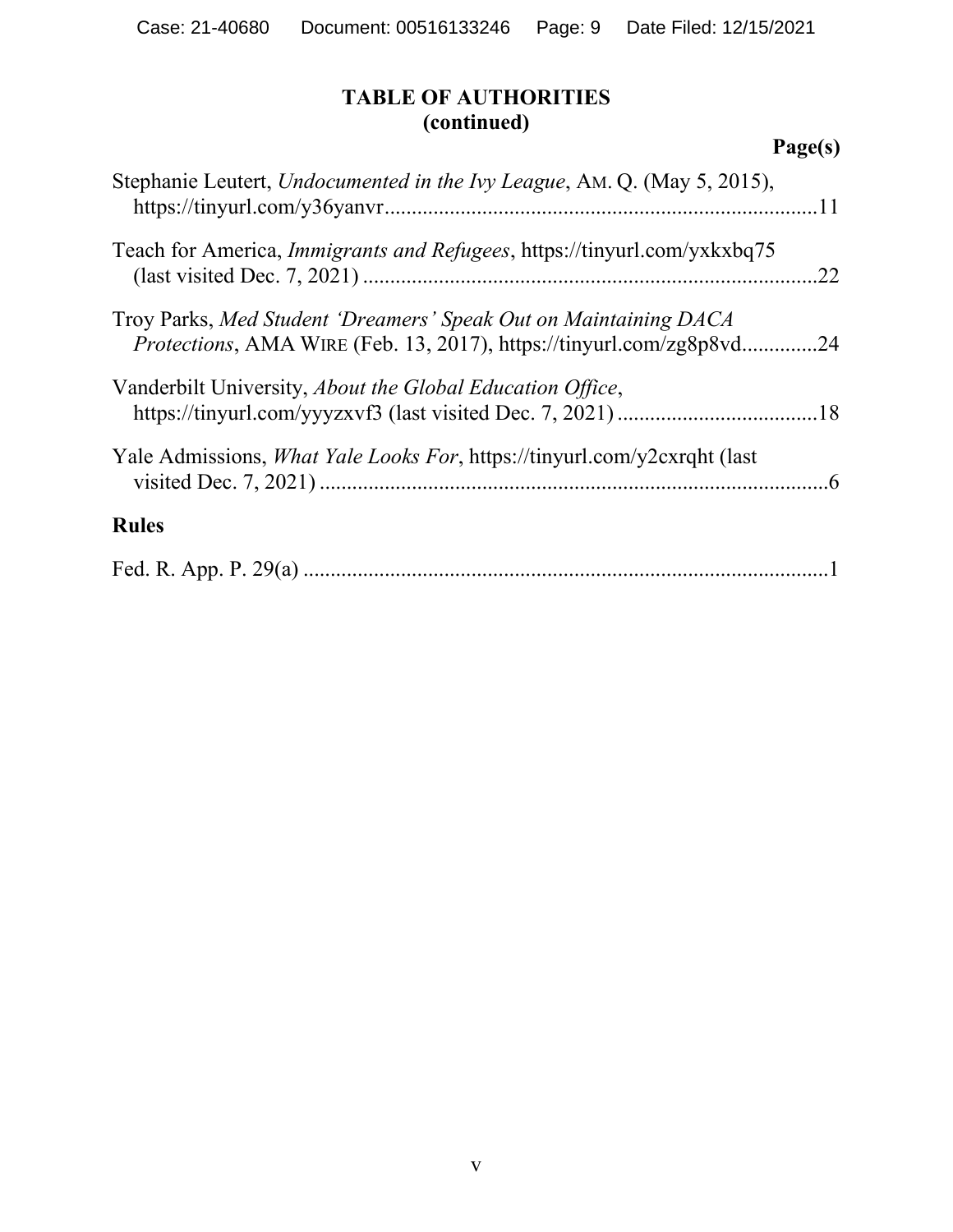#### **INTEREST OF** *AMICI CURIAE***[1](#page-9-1)**

<span id="page-9-0"></span>*Amici* are twenty distinguished American institutions of higher education. Though important differences exist among them, *amici* share a common mission to educate the next generation of leaders with the talent, creativity and drive to solve society's most pressing problems. In furtherance of that objective, *amici* have admitted undocumented students who benefitted from the protections and opportunities provided by the Deferred Action for Childhood Arrival ("DACA") program. Like their classmates, the DACA students on *amici*'s campuses make enormous contributions to our educational institutions and our country.

The colleges and universities that are signatories to this brief have an interest in each of their undocumented students' welfare and ability to obtain a full and complete higher education. *Amici* also have an interest in ensuring that when these students graduate, they are able to put their education to its highest use. Since DACA was established nearly a decade ago, it has allowed *amici*'s students to do just that. The district court's decision permanently enjoining DACA jeopardizes *amici*'s interests by harming their students.

<span id="page-9-1"></span><sup>&</sup>lt;sup>1</sup> This brief is submitted under Federal Rule of Appellate Procedure 29(a), and all parties to this appeal have either consented to or do not oppose the filing of this brief. Undersigned counsel for *amici curiae* certify that this brief was not authored in whole or part by counsel for any of the parties; no party or party's counsel contributed money for the brief; and no one other than *amici* and their counsel have contributed money for this brief.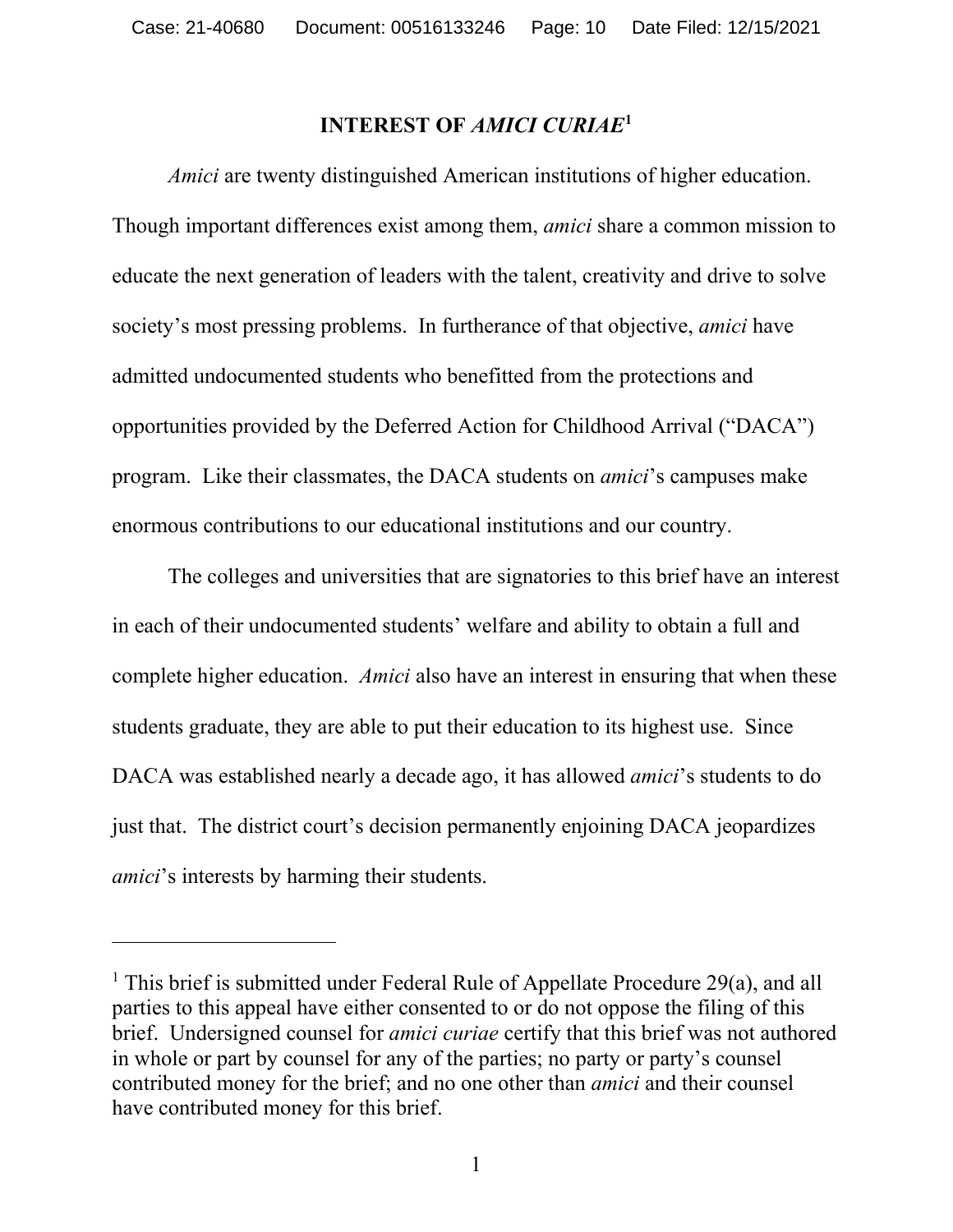#### **INTRODUCTION AND SUMMARY OF ARGUMENT**

<span id="page-10-0"></span>*Amici* institutions have educated and helped launch the careers of many celebrated leaders and innovators in all fields, including more than 200 Nobel Prize recipients, half of the astronauts who have walked on the moon, dozens of Fortune 500 CEOs, and numerous Academy Award and Pulitzer Prize-winning artists and authors. Every day, *amici*'s alumni can be found teaching in our schools, performing cutting-edge research, discovering ground-breaking technology, healing patients in our hospitals, starting businesses, leading our armed forces, and reporting on current events for local and global news outlets. This is no coincidence, but rather a reflection of *amici*'s principal objective: To improve the human condition by educating the next generation of people with the talent, drive, and heart needed to identify and solve society's most pressing problems.

To further this mission, all *amici* institutions have admitted students who have applied for and been granted relief from removal under the DACA program. "[L]ike their peers," the DACA students on *amici*'s campuses "are extraordinarily talented young people who . . . aspire to be leaders in public service, science, business, medicine, and the arts. They embody the drive and determination that has made the United States the most prosperous and innovative country in the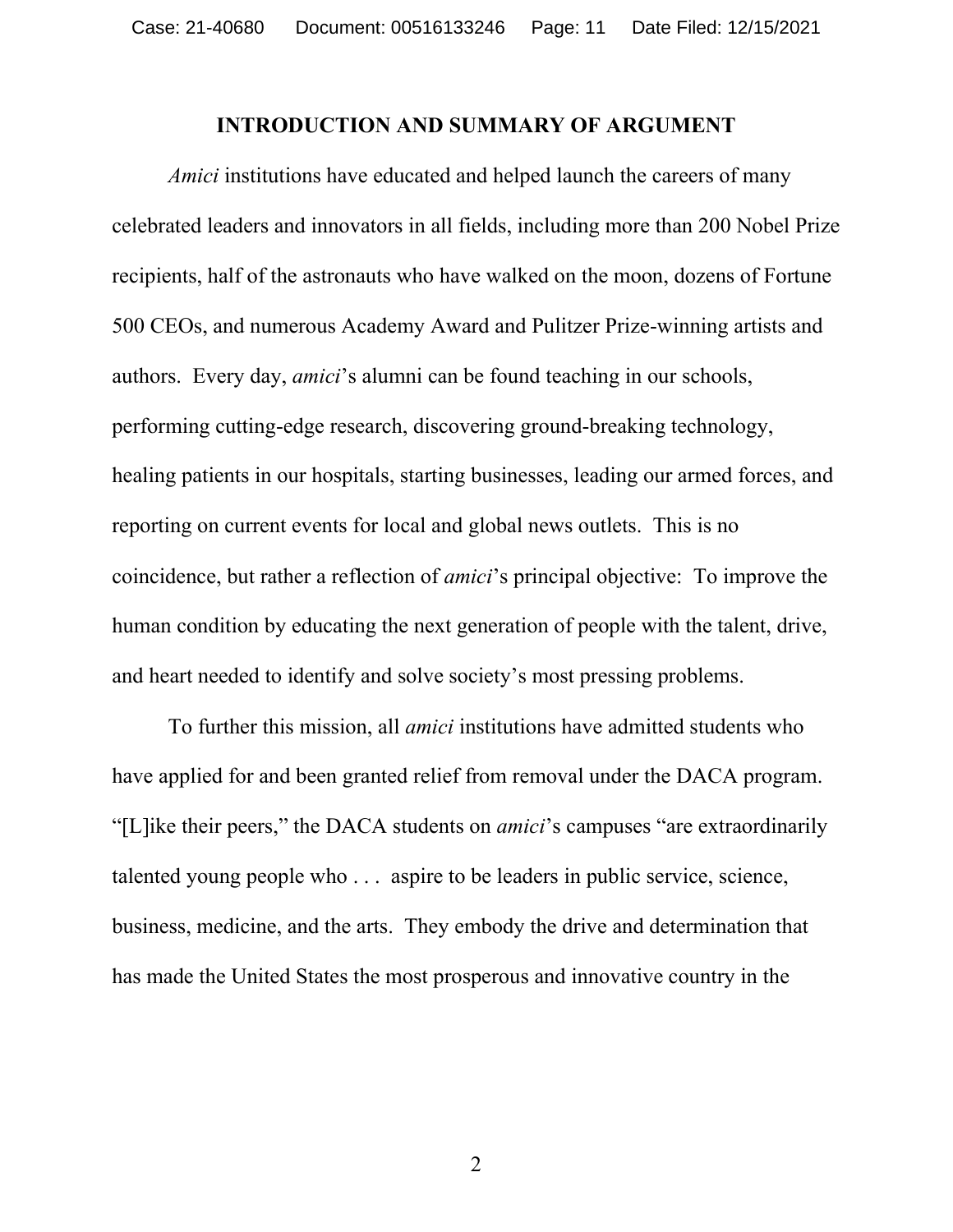world."[2](#page-12-0) And by virtue of DACA—which protects certain undocumented immigrants from near-term deportation, allows them to work lawfully, and enables them to travel abroad—these students have been able for the first time to access educational and life opportunities on nearly equal terms with their peers.

If affirmed, the district court's permanent injunction of the DACA program will preclude the remarkable students enrolled at *amici* institutions from obtaining the full benefit of their time on our campuses. It would also undermine *amici*'s educational missions by hindering their ability to attract and educate the most talented young people.<sup>[3](#page-13-2)</sup> Indeed, ending DACA would force future scholars, innovators, and leaders to choose between withdrawing to the margins of our society and national economy or returning to countries that they have never called home.

<sup>&</sup>lt;sup>2</sup> Letter from Harvard University President Drew Gilpin Faust to President Donald J. Trump Regarding DACA (Aug. 28, 2017), https://www.harvard.edu/ president/news/2017/letter-to-president-trump-regarding-daca. *See also, e.g.*, Letter from Cornell University President Martha E. Pollack to President Donald J. Trump (Aug. 31, 2017), https://tinyurl.com/y4ufuhod ("I believe that our DACA students are 'incredible kids.' . . . It would be more than a shame if you . . . extinguish so many bright and productive futures just as they are getting started."); Letter from Washington University in St. Louis Chancellor Mark S. Wrighton to President Donald J. Trump (Sept. 1, 2017), https://tinyurl.com/y48e7tof ("I believe that abandoning DACA would not be in our national interest.").

<sup>&</sup>lt;sup>3</sup> Letter from Caltech President Thomas F. Rosenbaum to The Caltech Community (Sept. 5, 2017), https://tinyurl.com/y3u5meyq (ending DACA "cuts to the core of what we stand for as an educational institution: to identify, attract, and support talented individuals, and to create a community where students, staff, and faculty alike can learn from each other and thrive").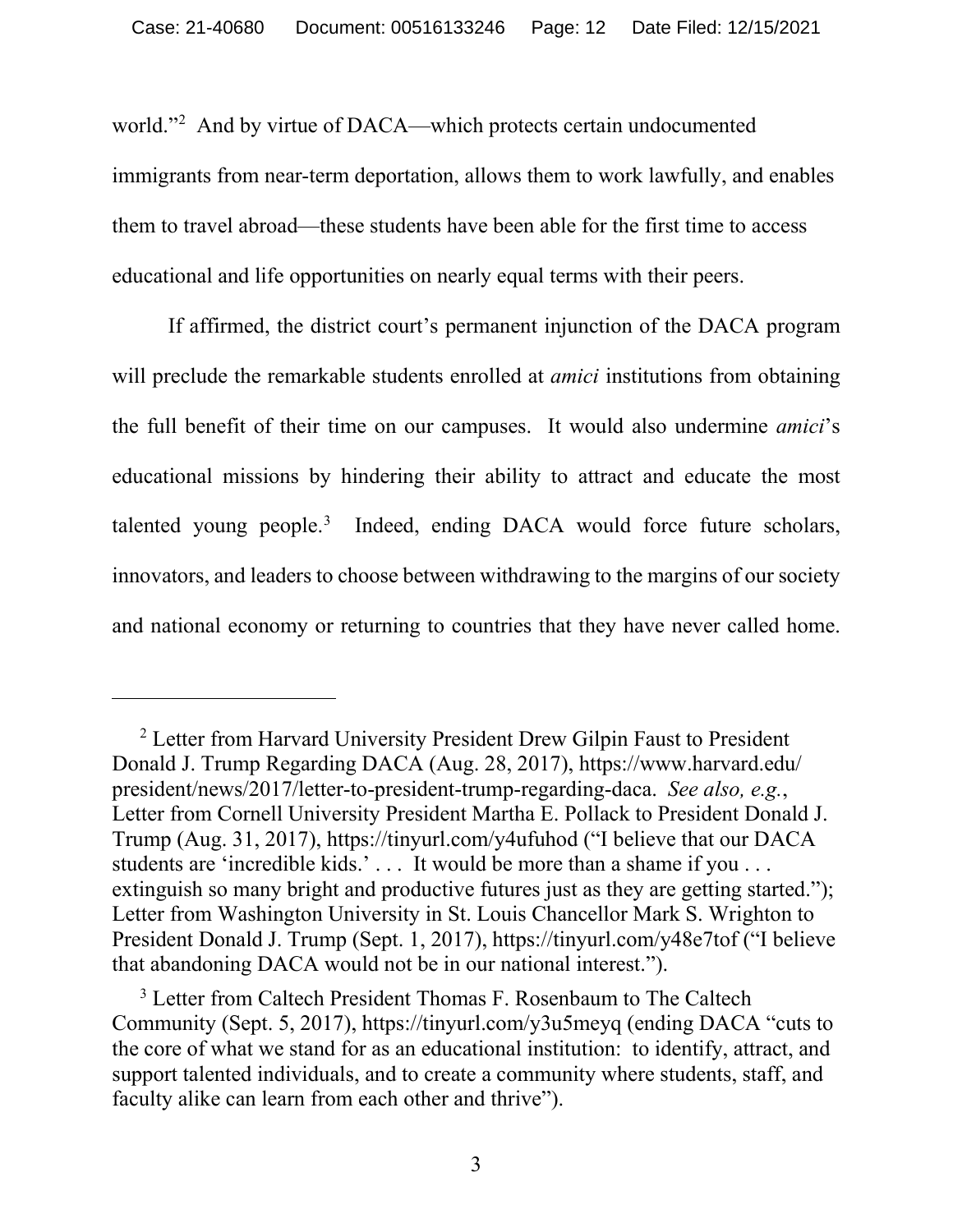Whatever they choose, their gifts and education will be lost to this nation. *Amici* therefore urge this Court to reverse the decision below.

<span id="page-12-0"></span>*Amici* submit this brief to inform the Court about their experiences with the DACA students on their campuses and to warn of the consequences—to the students, *amici*, and the country—of ending DACA. At this time of profound challenges—from global pandemics and violent conflicts to climate change and income inequality—the importance of *amici*'s shared mission of advancing and improving the human condition through teaching and research comes into sharper focus. To achieve their ambitious goals of advancing knowledge and improving our society, schools must be able to identify and educate the very best students, and those students must be able to work after graduation. Ending DACA would unjustly sideline a discrete group of students. As one of *amici*'s Presidents put it, no student—*amici*'s or otherwise—should be forced to live in constant fear of "losing the opportunities they earned, the communities they think of as home, and the nation they love."<sup>[4](#page-14-0)</sup> Nor should the nation lose the benefits of any student's full participation in our society.

<sup>4</sup> L. Rafael Reif, President of MIT, *Trump Should Not Repeal DACA*, BOSTON GLOBE (Aug. 31, 2017), https://tinyurl.com/y6wyq239.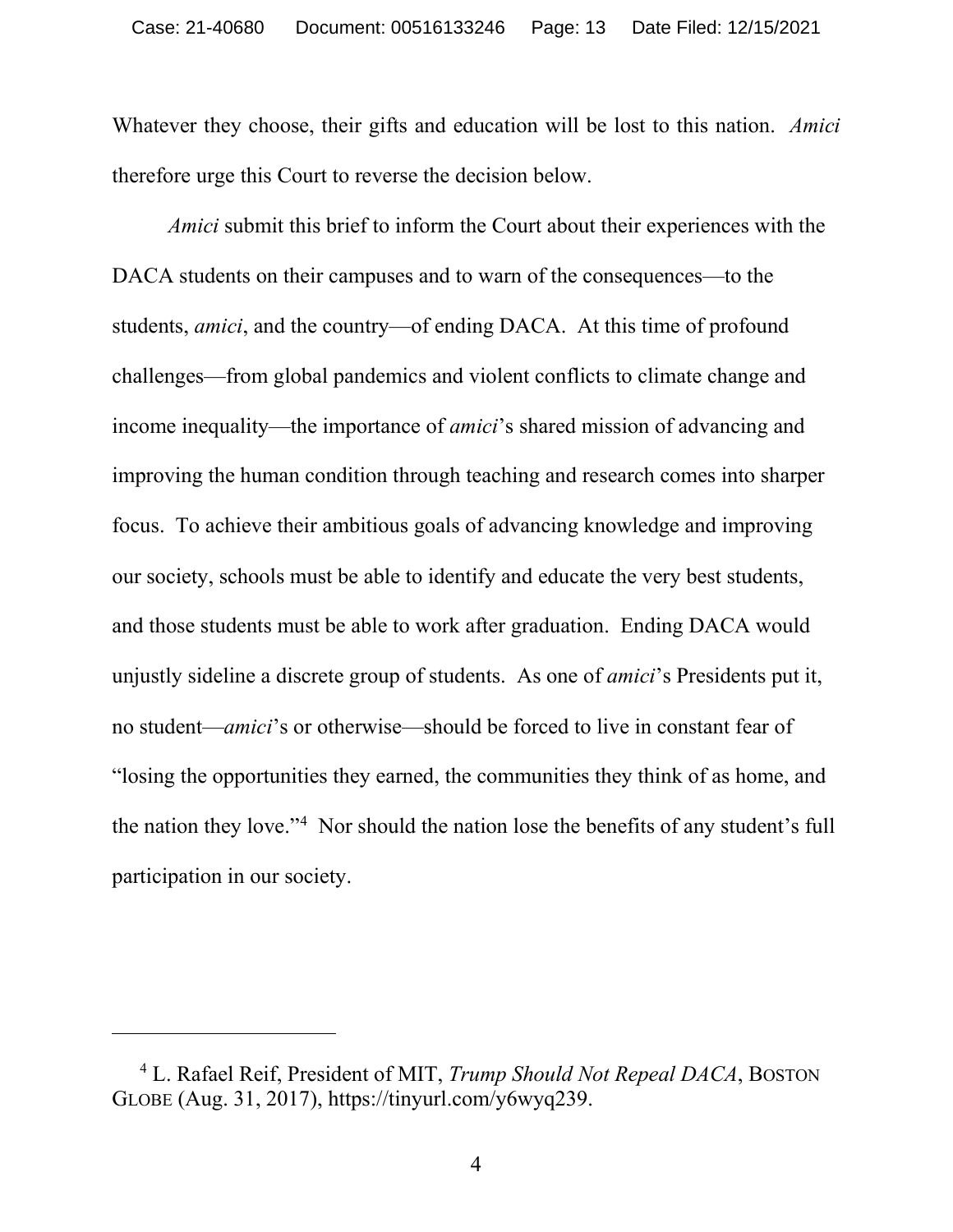#### **ARGUMENT**

## <span id="page-13-1"></span><span id="page-13-0"></span>**I. DACA STUDENTS ENROLLED AT AMICI INSTITUTIONS ARE SOME OF THE MOST GIFTED AND MOTIVATED YOUNG PEOPLE IN THE WORLD**

*Amici* are united in a core mission: to educate extraordinary students from diverse backgrounds and prepare them for leadership, active citizenship, and achievement in every field of human endeavor. Each of *amici*'s schools, to borrow from one, "educates the most promising students and prepares them for a lifetime of learning and of responsible leadership."<sup>5</sup> Whether pulled from amici's founding charters<sup>[6](#page-15-0)</sup> or their current websites,<sup>[7](#page-15-1)</sup> these clearly stated educational objectives

<sup>6</sup> *See, e.g.*, Duke University, *Indenture of James B. Duke Establishing the Duke Endowment*, at 24 (1924), https://tinyurl.com/y4dzoeq2 (calling for courses of instruction in areas that "can do most to uplift mankind" and "help to develop our resources, increase our wisdom and promote human happiness"); Stanford University, *The Founding Grant with Amendments, Legislation, and Court Decrees,* at 24 (1885), https://tinyurl.com/y69s9ph7 (Stanford University's "chief object is the instruction of students with a view to producing leaders and educators in every field of science and industry"); Harvard University, *The Charter of the President and Fellows of Harvard College, Under the Seal of the Colony of Massachusetts Bay, and Bearing the Date May 31st A.D. 1650*, https://tinyurl.com/yxduz56t (Harvard's mission includes "the advancement of all good literature arts and sciences").

<sup>7</sup> *See, e.g.*, Cornell University, *University Mission*,

<span id="page-13-2"></span>https://tinyurl.com/yymdtgxk (last visited Dec. 7, 2021) (Cornell University's "mission is to discover, preserve and disseminate knowledge, to educate the next generation of global citizens, and to promote a culture of broad inquiry throughout and beyond the Cornell community"); MIT, *MIT Mission*,

https://tinyurl.com/yglcbj (last visited Dec. 7, 2021) (MIT's goal "is to advance

<sup>5</sup> Dartmouth College, *Liberal Arts at the Core*, https://tinyurl.com/y5mku5ul (last visited Dec. 7, 2021).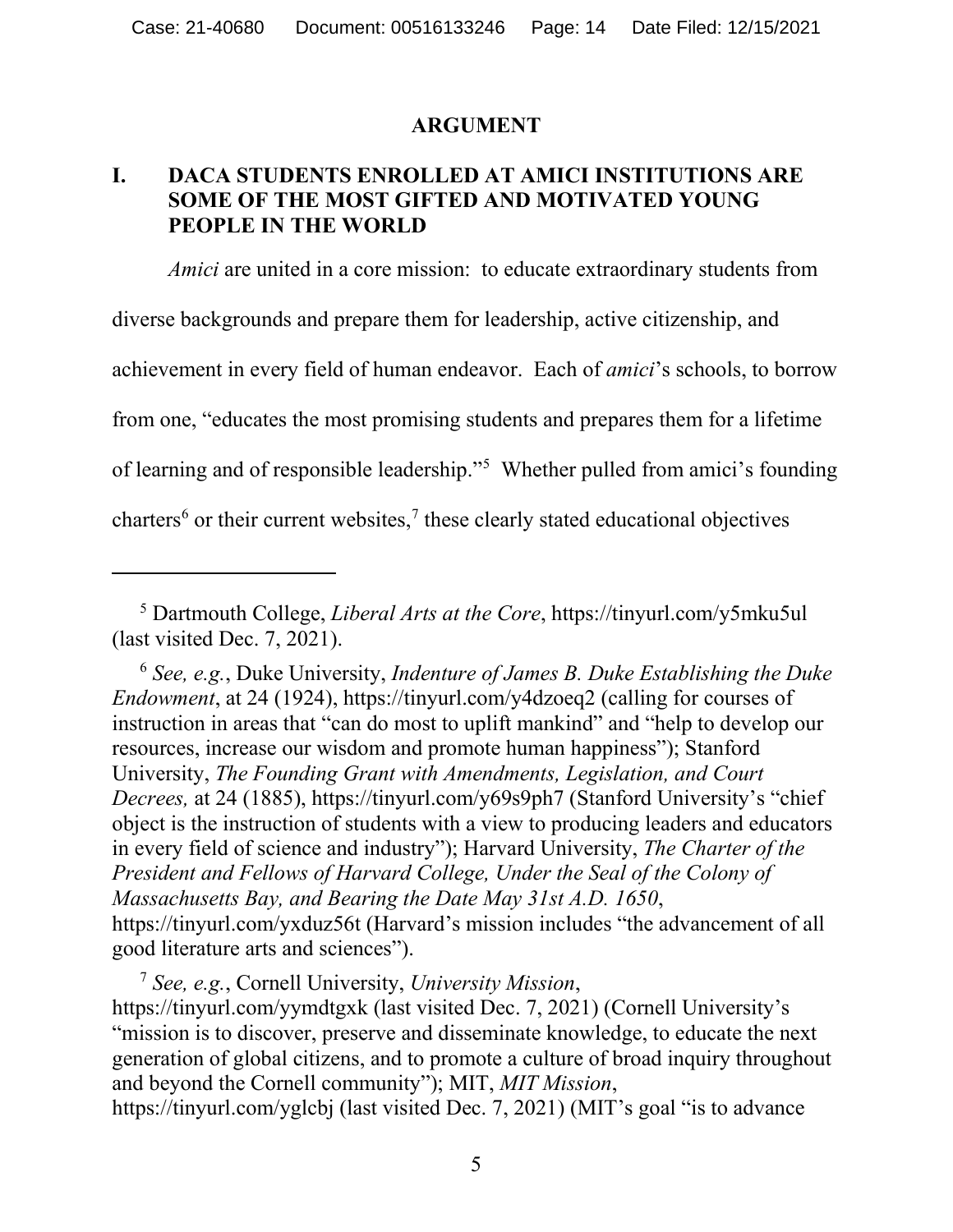govern how *amici* "determine for [themselves] on academic grounds who may teach, what may be taught, how it shall be taught, and who may be admitted to study." *Sweezy v. New Hampshire*, 354 U.S. 234, 263 (1957) (Frankfurter, J., concurring) (quotation omitted).

To fulfill their missions, *amici* devote substantial resources to identifying, recruiting, and retaining exceptional young people from around the globe. Of course, *amici* seek students with the scholarship record to excel in their classrooms, but given the great number of applications that *amici* receive—well in excess of the number of students they can admit—academic merit alone is insufficient for admission. *Amici* therefore undertake an intensive application review process to identify those students "who w[ill] make the most of the extraordinary resources" they have to offer, "those with a zest to stretch the limits of their talents, and those with an outstanding public motivation—in other words, applicants with a concern for something larger than themselves."[8](#page-16-0) Additionally,

<span id="page-14-0"></span>knowledge and educate students in science, technology, and other areas of scholarship that will best serve the nation and the world in the 21st century").

<span id="page-14-1"></span><sup>8</sup> Yale Admissions, *What Yale Looks For*, https://tinyurl.com/y2cxrqht (last visited Dec. 7, 2021); *see also* Harvard College Admissions, *What We Look For*, https://tinyurl.com/y86n5rv7 (last visited Dec. 7, 2021) ("We seek to identify students who will be the best educators of one another and their professors individuals who will inspire those around them during their College years and beyond."); Brown University, *Undergraduate Admission*, https://tinyurl.com/y7syjs2m (last visited Dec. 7, 2021) ("We will consider how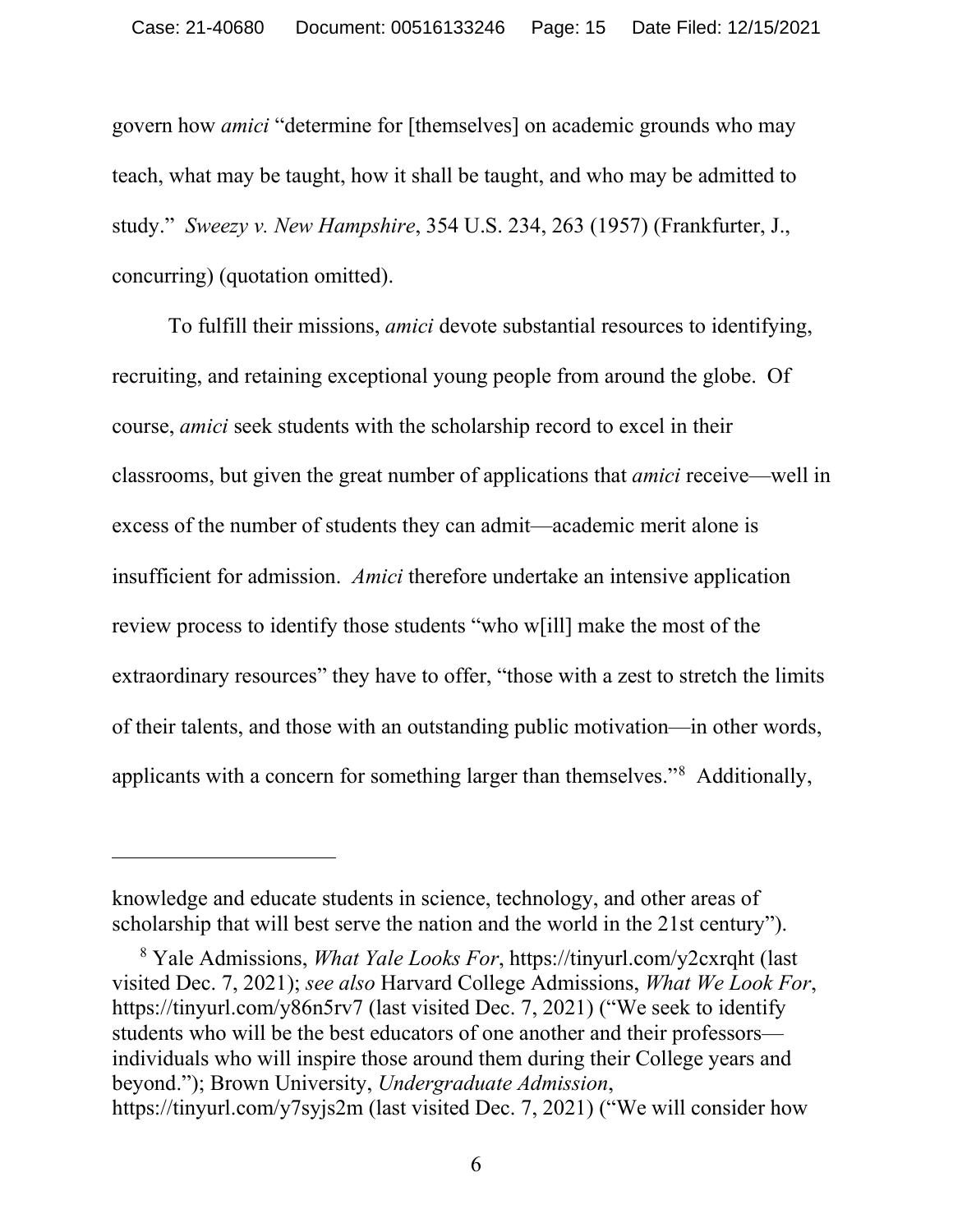*amici* have worked to ensure that the most qualified students can enroll in their institutions, irrespective of their socioeconomic and immigration status.<sup>[9](#page-17-0)</sup>

<span id="page-15-0"></span>The DACA students who attend and have graduated from *amici* institutions were selected because they are outstanding students. Like their classmates, these young people were valedictorians, student government leaders, varsity athletes, inventors, academic award winners, accomplished artists, and role models for younger children in their communities. And like many of their classmates, they are the pride of the neighborhoods in which they grew up—"local kids who made good." To take just a few examples:

your unique talents, accomplishments, energy, curiosity, perspective and identity might weave into the ever-changing tapestry that is Brown University.").

<span id="page-15-1"></span><sup>9</sup> Indeed, many of *amici* provide at least their undergraduate students complete, need-based financial aid. *See, e.g.*, Harvard College Financial Aid Office, *How Aid Works*, https://tinyurl.com/y3zylrq5 (last visited Dec. 7, 2021) (Harvard "meet<sup>[s]</sup> 100 percent of [the] students' demonstrated financial need" of undergraduate education irrespective of citizenship status); MIT Student Financial Services, *Making MIT Affordable*, https://tinyurl.com/y523kn2e (last visited Dec. 7, 2021) (MIT promises its undergraduate applicants that once they are admitted, the university is "committed to meeting 100% of demonstrated financial need with our aid."); Columbia Undergraduate Admissions, *Undocumented Students and DACA*, https://tinyurl.com/yyf2p7e5 (last visited Dec. 7, 2021) (Columbia is committed to "meet[ing] 100% of the demonstrated financial need of all students admitted as first-years, or transfer students pursuing their first degree, regardless of citizenship status"); New York University Admissions, *Undocumented Students*, https://tinyurl.com/y3v8zmg3 (last visited Dec. 7, 2021) ("As an undocumented student at New York University you are eligible for the same scholarships and financial aid as fellow documented students.").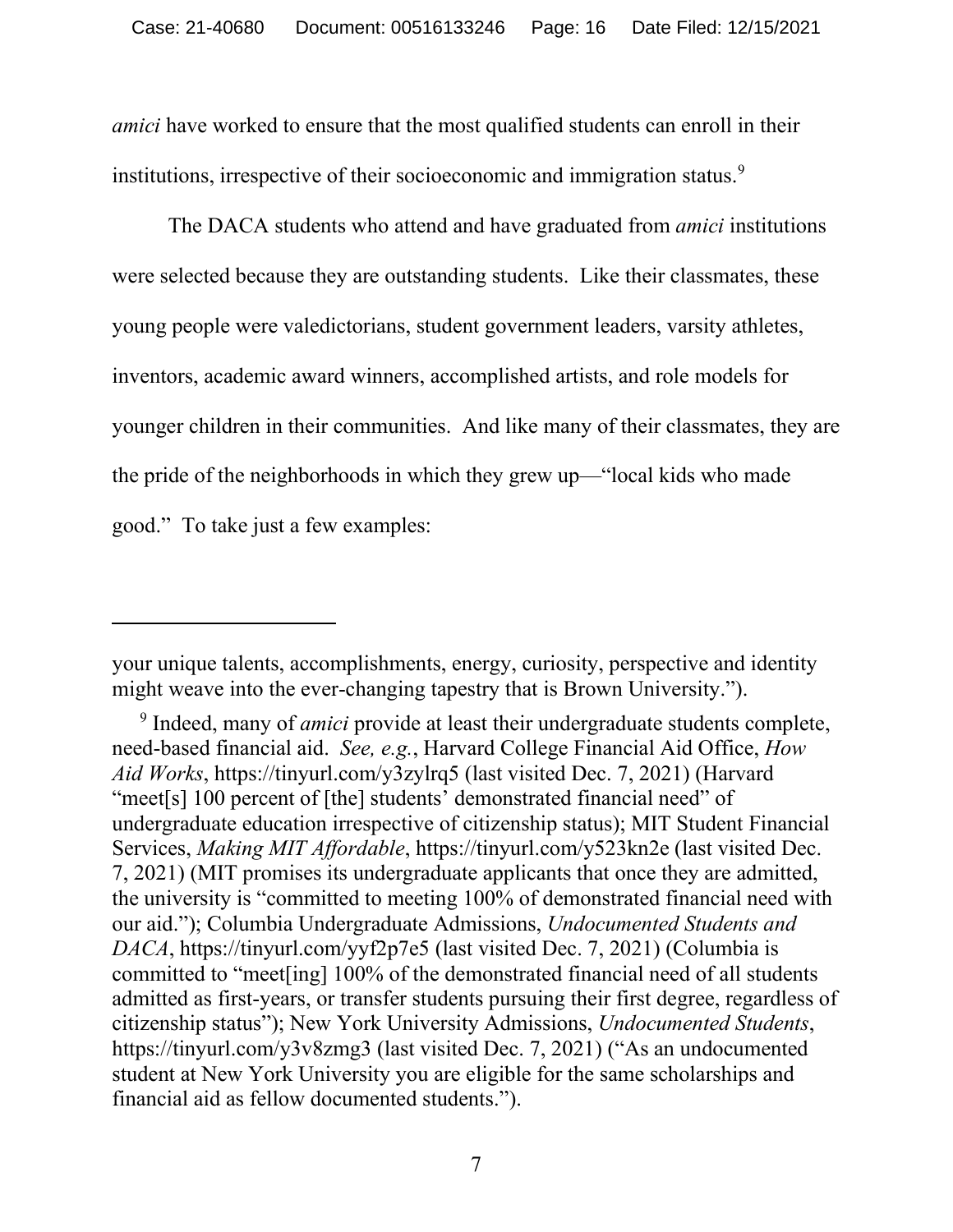- Santiago Tobar Potes, a 2020 cum laude graduate of Columbia University, was a straight-A student in high school, scored at the highest levels on state and national academic tests, speaks nine languages and is an accomplished violinist who gave free lessons to impoverished youth in his hometown of Miami, Florida.<sup>10</sup> Because of DACA, Santiago has been able to work as a physics teaching assistant for a string theorist, as an intern for a New York State Supreme Court Justice, and as a researcher for a journalist at The New Yorker. Following graduation, he was named a Rhodes Scholar and will attend Yale Law School in the fall of 2024, once he completes his graduate study at the University of Oxford.
- Luke Hwang graduated with a PhD in chemistry from the University of Chicago in June 2020, and is currently an associate manager for intellectual property and technology development at the Polsky Center for Entrepreneurship and Innovation at the University. Before attending the University of Chicago, Luke graduated from a competitive math and sciences magnet high school in Bergen County, New Jersey, where he

<span id="page-16-0"></span><sup>10</sup> Santiago Tobar Potes, *DACA Student: Deporting Me and 800,000 Dreamers Is a Man-Made Disaster That Will Be Terrible for US*, FOX NEWS (Sept. 5, 2017), https://tinyurl.com/y6sdxvsr.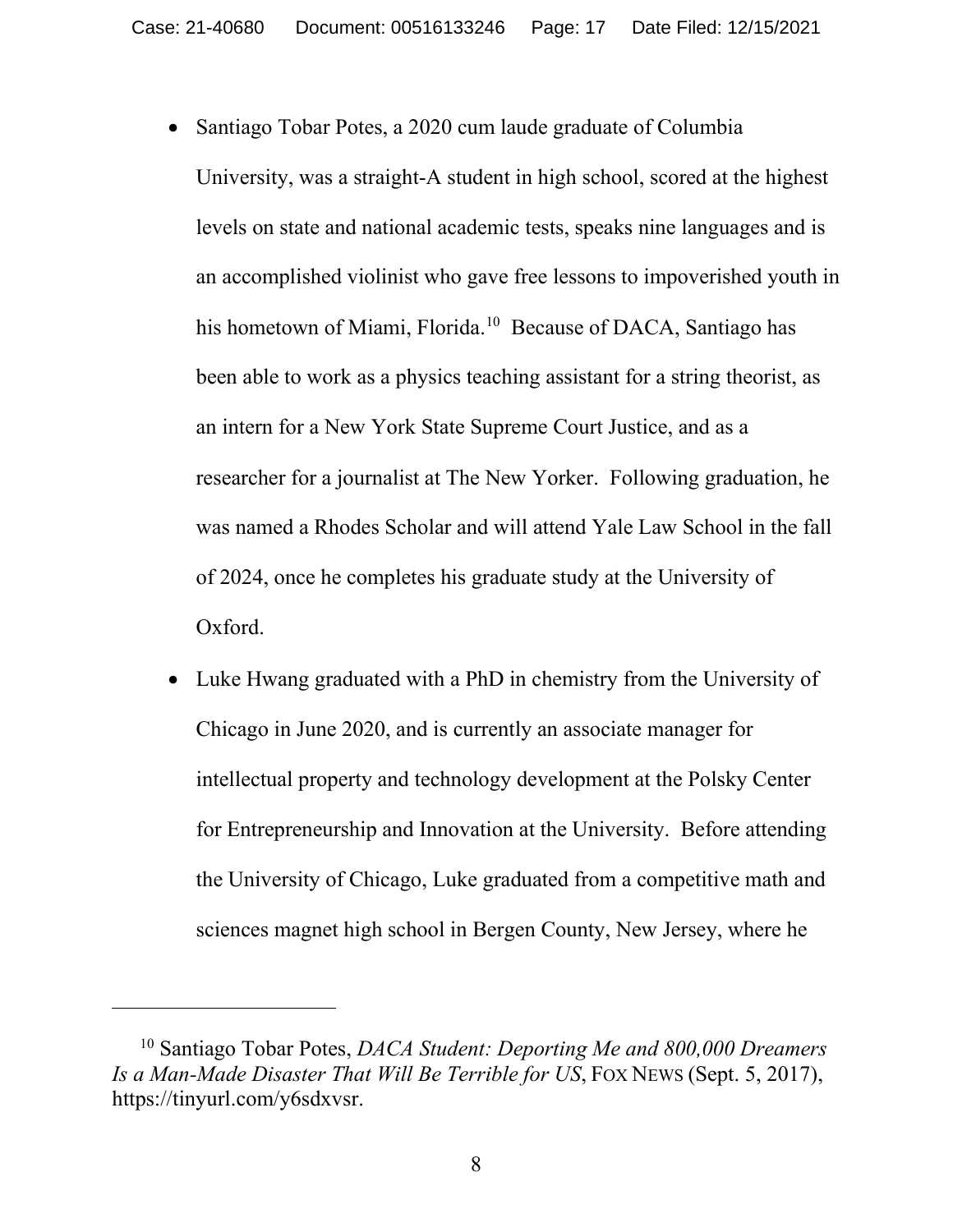won a number of awards at regional science fairs and volunteered as an Emergency Medical Technician in his local ambulance corps. Luke was next accepted as a University Scholar in the Macaulay Honors College at the City College of New York, from which he received a Bachelor's of Science in Chemistry. In addition to graduating *summa cum laude*, Luke received an award for obtaining the highest grade point average of any chemistry major.<sup>[11](#page-19-0)</sup>

- <span id="page-17-0"></span>• Johan Villanueva graduated from MIT in 2020 with a major in chemical engineering after graduating second in his class from the largest public high school in Chicago. Johan now works in an operations role for a quantitative hedge fund, managing complicated math systems. His fund has plans to expand internationally, and Johan's DACA status will allow him to travel abroad and represent his workplace on the global stage.
- Maria De La Cruz Perales Sanchez, a 2018 graduate from Princeton University, is now a Senior Policy Manager at Centro de los Derechos del Migrante, where she leads gender-focused advocacy and policy

<sup>&</sup>lt;sup>11</sup> This anecdote—along with those discussed infra about Johan Villanueva, Maria De La Cruz Perales Sanchez, Carlos Sotelo, Dr. Dalia Larios, Barbara Olachea Lopez Portillo, Juan Jose Martinez-Guevara, Jose Gomez, Paul Gastello, Cristina Velasquez, Sergio Jara Reynoso, and Jaida Forbes—were provided for this brief by *amici* or the individuals themselves.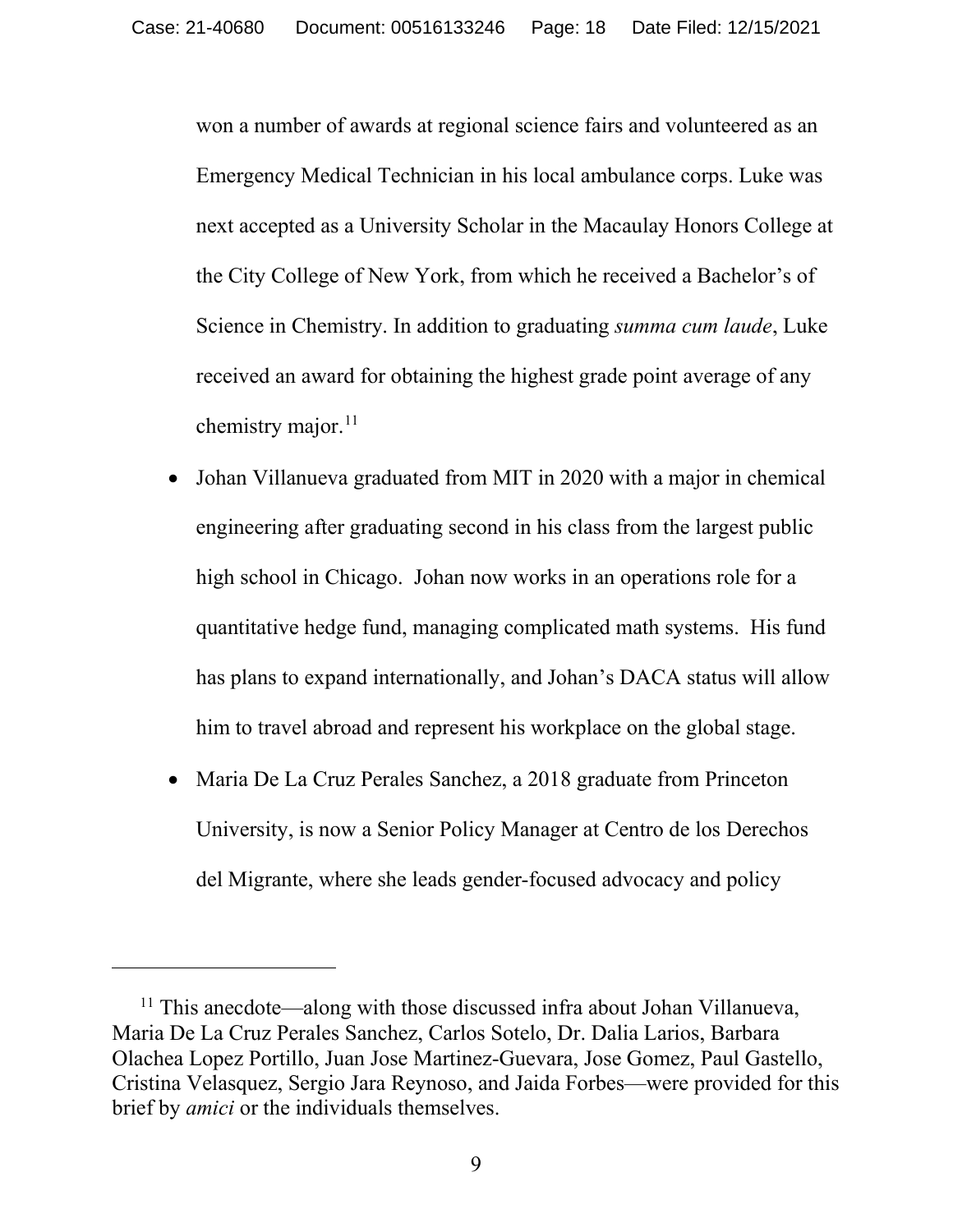efforts to ensure migrant workers' perspectives are represented in policies that impact them directly. Maria also serves as the Secretary of the Board of Directors of Alianza Nacional de Campesinas, the first national alliance of farmworker-women-serving organizations. In 2017, Maria joined Princeton in a lawsuit opposing the rescission of DACA. Maria is currently in the process of applying to law school and hopes to gain the technical skills she needs to continue to make a difference in her community.

• Carlos Sotelo was born in Mexico and came to Texas when he was four months old. Despite the hardships his family faced, Carlos understood that the best path forward for him was a good education. He persisted and worked hard in school—and was eventually admitted to Princeton. Since graduating in 2017, Carlos has worked in college readiness programming back in the same area he attended high school, overseeing 22 campuses and specifically focusing on immigrant and Latinx student communities. He is in the process of applying to business school, after which he hopes to use his experience in education equity to scale solutions beyond the school or district level.

<span id="page-18-0"></span>DACA students' presence on *amici*'s campuses is all the more notable given the enormous challenges that undocumented youth face in order to obtain a higher

10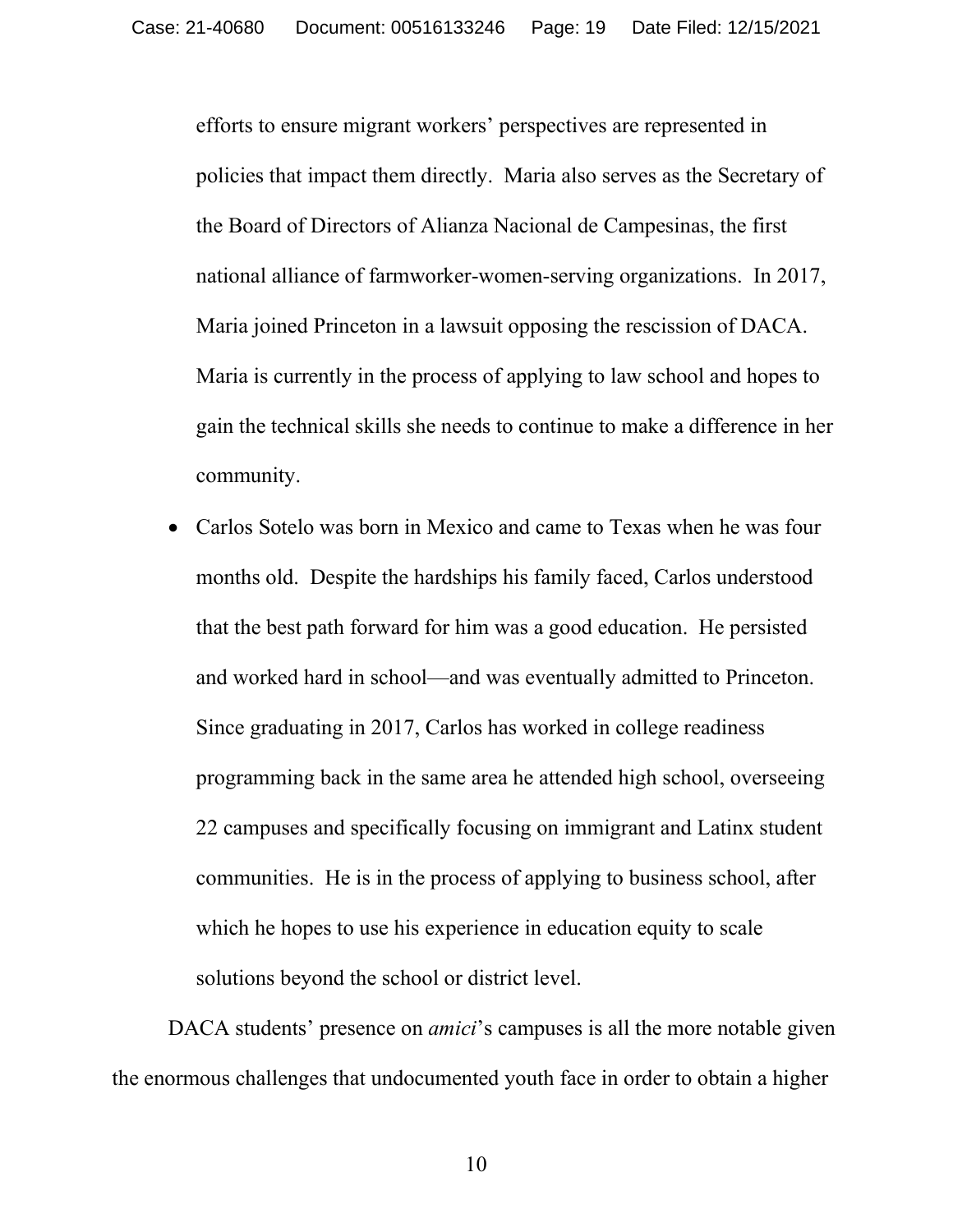education. To start, the vast majority of these students have grown up in households that survive on incomes far below the federal poverty line, and most are the first persons in their families to attend college.<sup>[12](#page-21-0)</sup> Additionally, these students often cope with family instability and anxiety relating to their undocumented status.[13](#page-21-1) As one DACA alumna of Yale explained:

> [The] challenges . . . start in high school—when many undocumented students, seeing no way out of their limbo status, lose motivation. Others pick up jobs on the side to financially help their families, slowly drifting away from their classwork. Even for those who remain dedicated to their classes, studies show a lack of information regarding university options and an inability to obtain financial aid obstructs the path to higher education.<sup>14</sup>

Given the significant adversity that DACA students have surmounted prior

to even applying to *amici* institutions, it is no surprise that they have also excelled

on *amici*'s campuses. Dr. Dalia Larios was the first DACA recipient accepted to

Harvard Medical School, where she pursued her passion: curing cancer. Indeed,

<sup>12</sup> *See* Institute for Immigration, Globalization, & Education, *In the Shadows of the Ivory Tower: Undocumented Undergraduates and the Liminal State of Immigration Reform* 7 (2015), https://tinyurl.com/y6kvtafm (reporting on a survey of undocumented students that found "61.3% . . . had an annual household income below \$30,000" and 67.6% were first-generation college students).

<span id="page-19-0"></span><sup>&</sup>lt;sup>13</sup> *Id.* at 2 ("[Undocumented youth] are disproportionately more likely to grow up in poverty, crowded housing, lacking health care, and residing in households where families have trouble paying rent and affording food.").

<sup>14</sup> Stephanie Leutert, *Undocumented in the Ivy League*, AM. Q. (May 5, 2015), https://tinyurl.com/y36yanvr.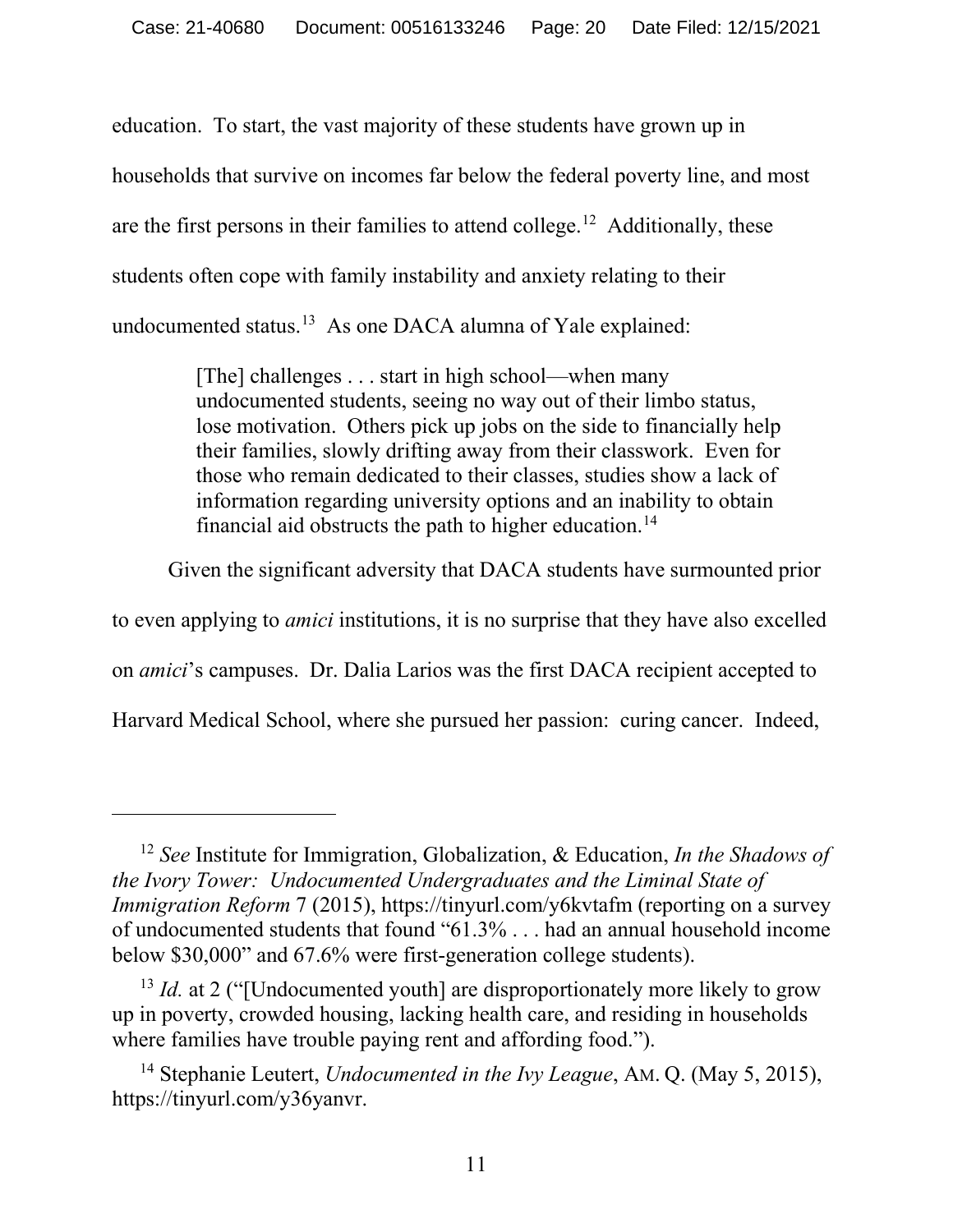she remained in medical school for an extra year to study novel therapies for mesothelioma and lung cancer and has presented her research at numerous conferences and published several manuscripts. Today, Dr. Larios has completed a year of general medicine at Brigham and Women's Hospital where she served during the peak of the COVID-19 pandemic in the intensive care unit (ICU) and oncology units caring for critically ill COVID-19 patients. During this time, she also worked with hospital leadership to help develop guidelines focused on improving healthy equity in populations disproportionately affected by COVID-19 as well as revising crisis resource allocation protocols. She is now completing specialized training at both Brigham and Women's Hospital and Massachusetts General Hospital under the Harvard Radiation Oncology Program, where she cares for cancer patients of all backgrounds. She has also continued research work on the treatment of lung cancer patients with a recent national conference presentation. Without DACA, Dr. Larios would not be able to complete her radiation oncology residency, nor would she be able to continue caring for the many cancer patients who rely on her. Given the significant adversity that DACA students have surmounted prior to even applying to *amici* institutions, it is no surprise that they have also excelled on *amici*'s campuses.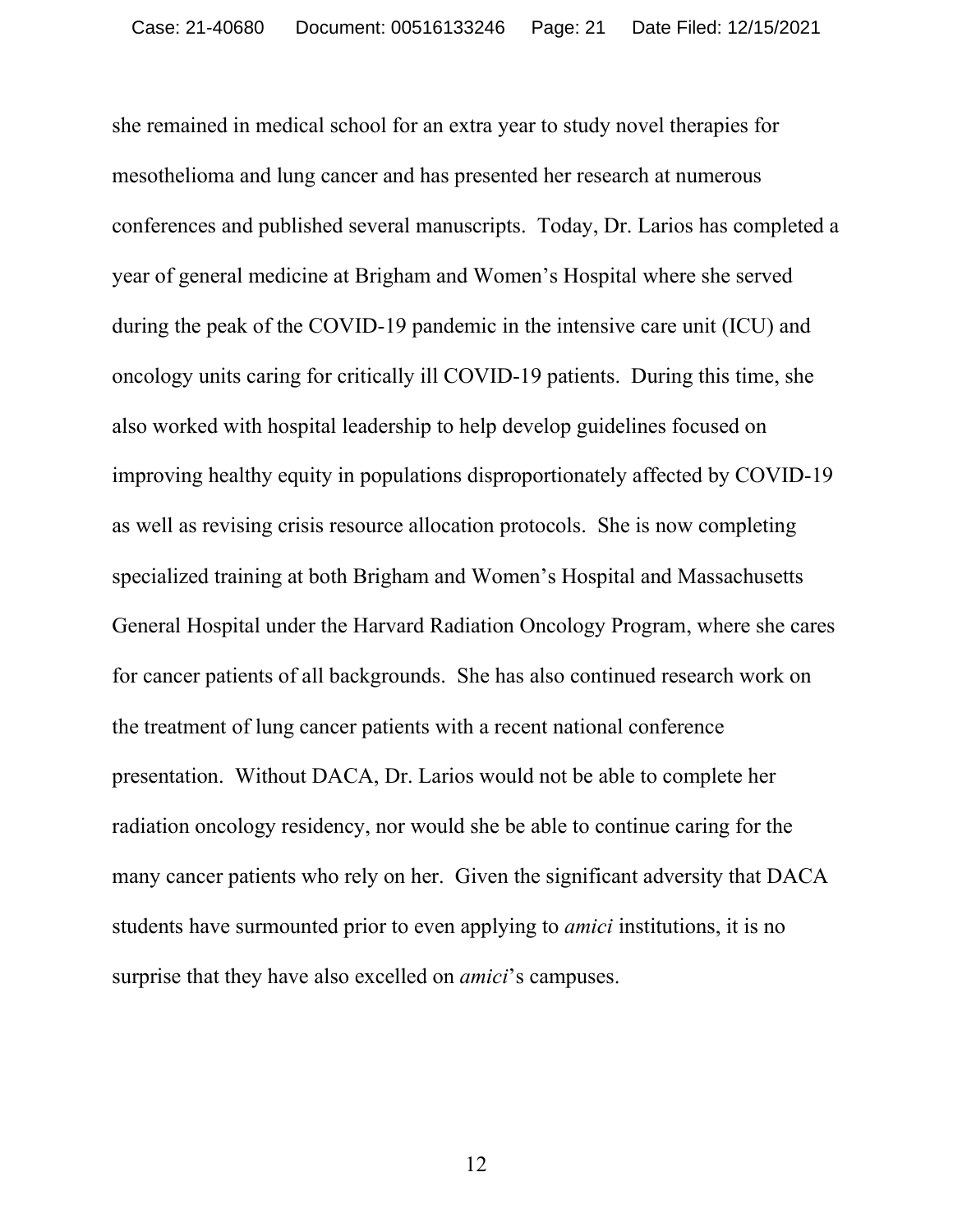Jin Park was born in South Korea and came to New York City at age 7.[15](#page-23-0) Growing up, Park understood that his family was different: "I knew that my family couldn't get a car, that we didn't have health care, and that we should avoid busy streets, where immigration raids often take place[,] . . . but I didn't quite understand it."[16](#page-23-1) In high school, a Manhattan hospital rejected him from an internship program on that basis. Jin credits DACA with giving him the confidence to apply to college to pursue his dream of becoming a "doctor to work on policies to help the most vulnerable."[17](#page-24-0) Indeed, his professional goals are an outgrowth of his experience growing up undocumented: "When I was 11, I had to search online how to treat a burn at home because my father had been burned at work and couldn't go to the hospital."<sup>[18](#page-24-1)</sup> A 2018 Harvard graduate and Class Day speaker, Jin is the first DACA recipient of a Rhodes Scholarship.<sup>[19](#page-24-2)</sup> Without DACA, Jin would not have been able to travel to the United Kingdom to participate in this prestigious program.

<span id="page-21-0"></span><sup>&</sup>lt;sup>15</sup> Jin Park is an Intervenor Defendant in this case.

<sup>16</sup> Liz Mineo, *Ask the Undocumented*, HARVARD GAZETTE (May 4, 2017), https://tinyurl.com/y5ufmbms.

<sup>17</sup> *Id.*

<sup>18</sup> *Id.*

<span id="page-21-1"></span><sup>19</sup> Jin Park, *I'm a Dreamer and a Rhodes Scholar. Where Do I Belong?*, THE N.Y. TIMES (Jan. 11, 2019), https://tinyurl.com/y76482pd.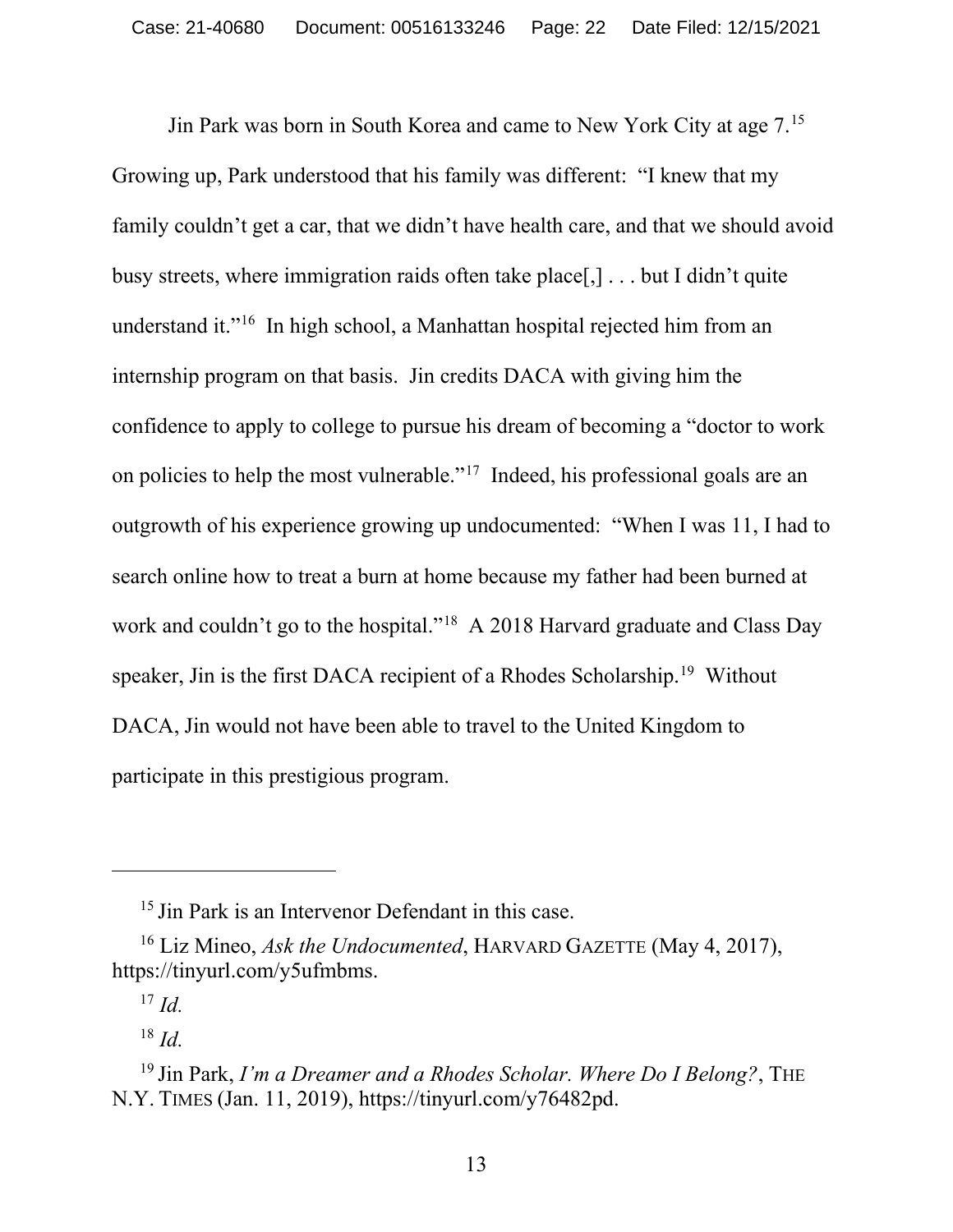#### <span id="page-22-0"></span>**II. ENDING DACA WOULD HARM AMICI'S STUDENTS AND ALUMNI, AND DEPRIVE BOTH AMICI INSTITUTIONS AND THE COUNTRY OF THEIR PROMISE**

## <span id="page-22-1"></span>**A. Ending DACA Would Have a Devastating Impact on DACA Students**

DACA students are American in everything except immigration status. They came of age in this country, excelling in our elementary, middle, and high schools. Still more, an amazing number of these young people have demonstrated their dedication to this country's ideals by actively engaging in its civic life to the full extent permitted by law. Even before their arrival on our campuses, many of *amici*'s students and alumni led voter registration drives, carried petitions, testified before state and federal legislative bodies, wrote letters to the editor, and participated in documentary film projects. And they continue to do so today despite the potential consequences for themselves, their friends, and their loved ones. In short, many of these young people have engaged in precisely the kind of courageous civic activities that are crucial to the continued vitality of our democracy.

<span id="page-22-2"></span>While DACA does not provide our students and alumni a path to citizenship, it does offer them a measure of security and access to opportunities for educational and professional development. As Juan Jose Martinez-Guevara, a Georgetown graduate, put it:

Throughout my undergraduate education, DACA enabled me to

14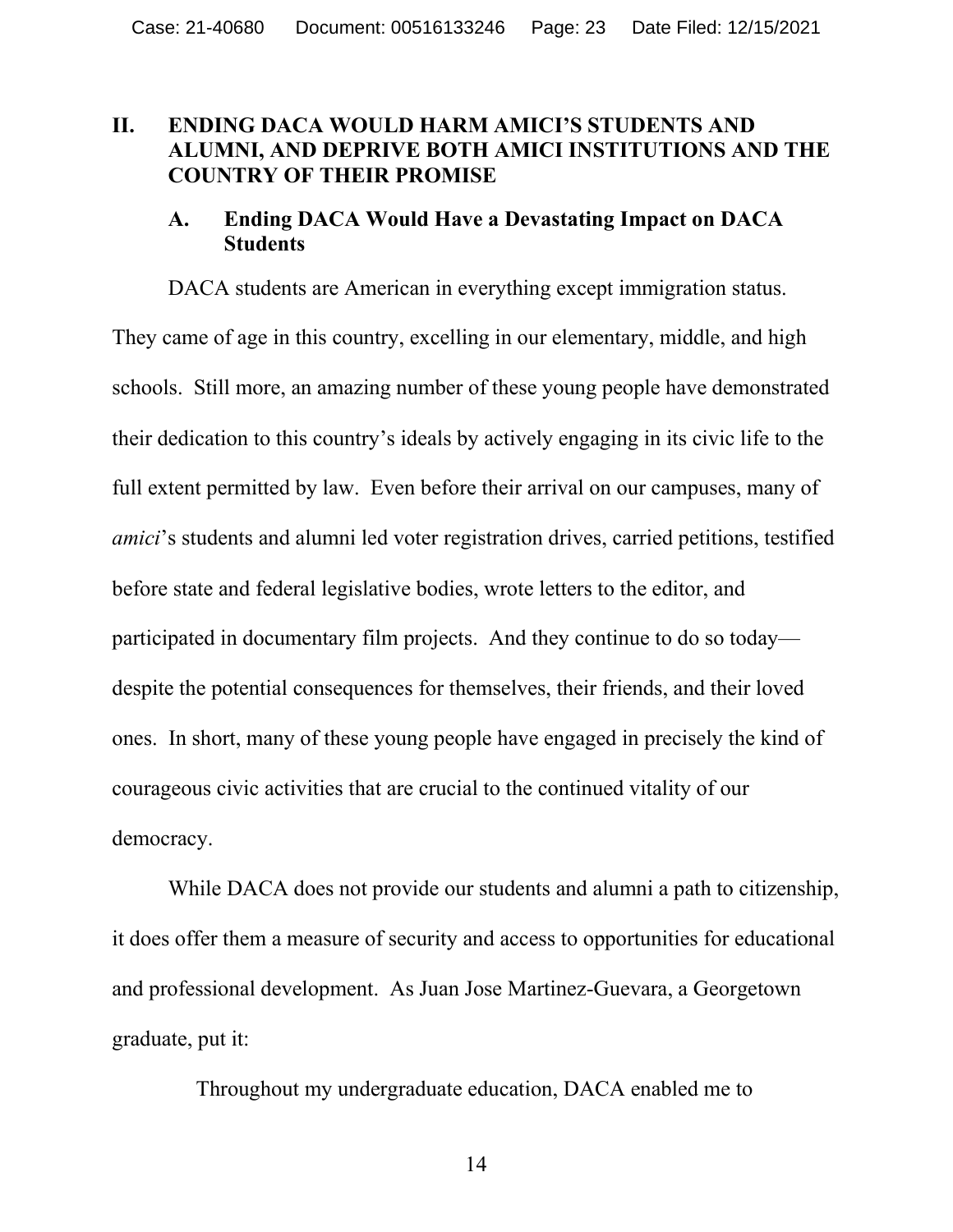hold steady on-campus jobs to cover costs associated with meals, books, travel, and other necessities for college living. DACA gave me a sense of safety I otherwise wouldn't have had. This allowed me to thrive as a first generation college student.

The same goes for Barbara Olachea Lopez Portillo, who graduated in the spring of 2019 from Dartmouth, where she double-majored in film and media studies and sociology. Barbara was the valedictorian of her high school class in Phoenix, Arizona, the secretary of her school's student government, and an active participant in various other extracurricular activities, including Inspire Arizona, an organization that promotes civic engagement. Relying on her DACA status, Barbara is now pursuing a career in post-production in Los Angeles, processing major television shows and features at leading post facilities such as Picture Shop and Company 3, as well as serving as a junior editor for LATV Network.

<span id="page-23-1"></span><span id="page-23-0"></span>Ending DACA would wrest from Juan, Barbara, and hundreds of thousands of strivers like them the sense of safety and possibility that they deserve and have come to rely on. Indeed, as the Supreme Court has recognized, since DACA was enacted in 2012, "DACA recipients have 'enrolled in degree programs, embarked on careers, started businesses, purchased homes, and even married and had children, all in reliance' on the DACA program." *Dep't of Homeland Sec. v. Regents of the Univ. of Cal.*, 140 S. Ct. 1891, 1914 (2020) (quoting respondents' brief). Many other courts have similarly recognized the significant interests DACA recipients have in its continuation. *See Regents of Univ. of Cal. v. U.S.*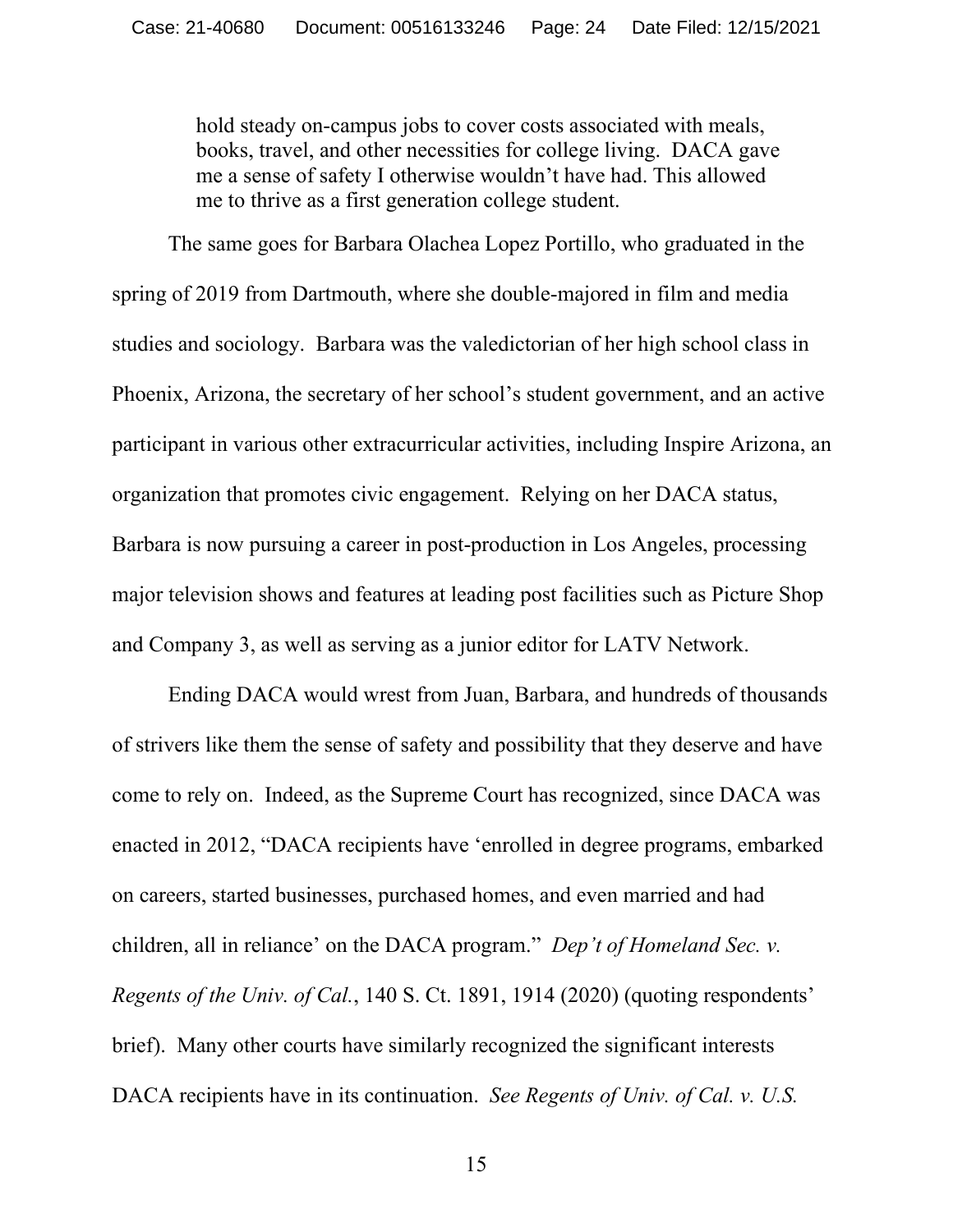<span id="page-24-2"></span><span id="page-24-1"></span><span id="page-24-0"></span>*Dep't of Homeland Sec.*, 908 F.3d 476, 486 (9th Cir. 2018) ("DACA also allows recipients to apply for authorization to work in this country legally, paying taxes and operating in the above-ground economy. ... [H]undreds of thousands of … young people, trusting the government to honor its promises, leapt at the opportunity."); *NAACP v. Trump*, 298 F. Supp. 3d 209, 240 (D.D.C. 2018) ("Because DHS failed to even acknowledge how heavily DACA beneficiaries had come to rely on the expectation that they would be able to renew their DACA benefits, its barebones legal interpretation was doubly insufficient and cannot support DACA's rescission."); *Batalla Vidal v. Nielsen*, 279 F. Supp. 3d 401, 431 (E.D.N.Y. 2018) ("[E]ducational institutions have enrolled DACA recipients who, if they lose their DACA benefits, may be forced to leave the United States or may see little need to continue pursuing educational opportunities."); *Regents of Univ. of Cal. v. U.S. Dep't of Homeland Sec.*, 279 F. Supp. 3d 1011, 1046 (N.D. Cal. 2018) ("DACA recipients, their employers, their colleges, and their communities all developed expectations based on the possibility that DACA recipients could renew their deferred action and work authorizations for additional two-year periods."). Through no fault of their own, these young people would face the terrifying prospect of having to return to a life in which they have little chance of making the best use of their hard-earned skills and knowledge, or, worse still, being removed altogether and forced to make their way in a "home" country that is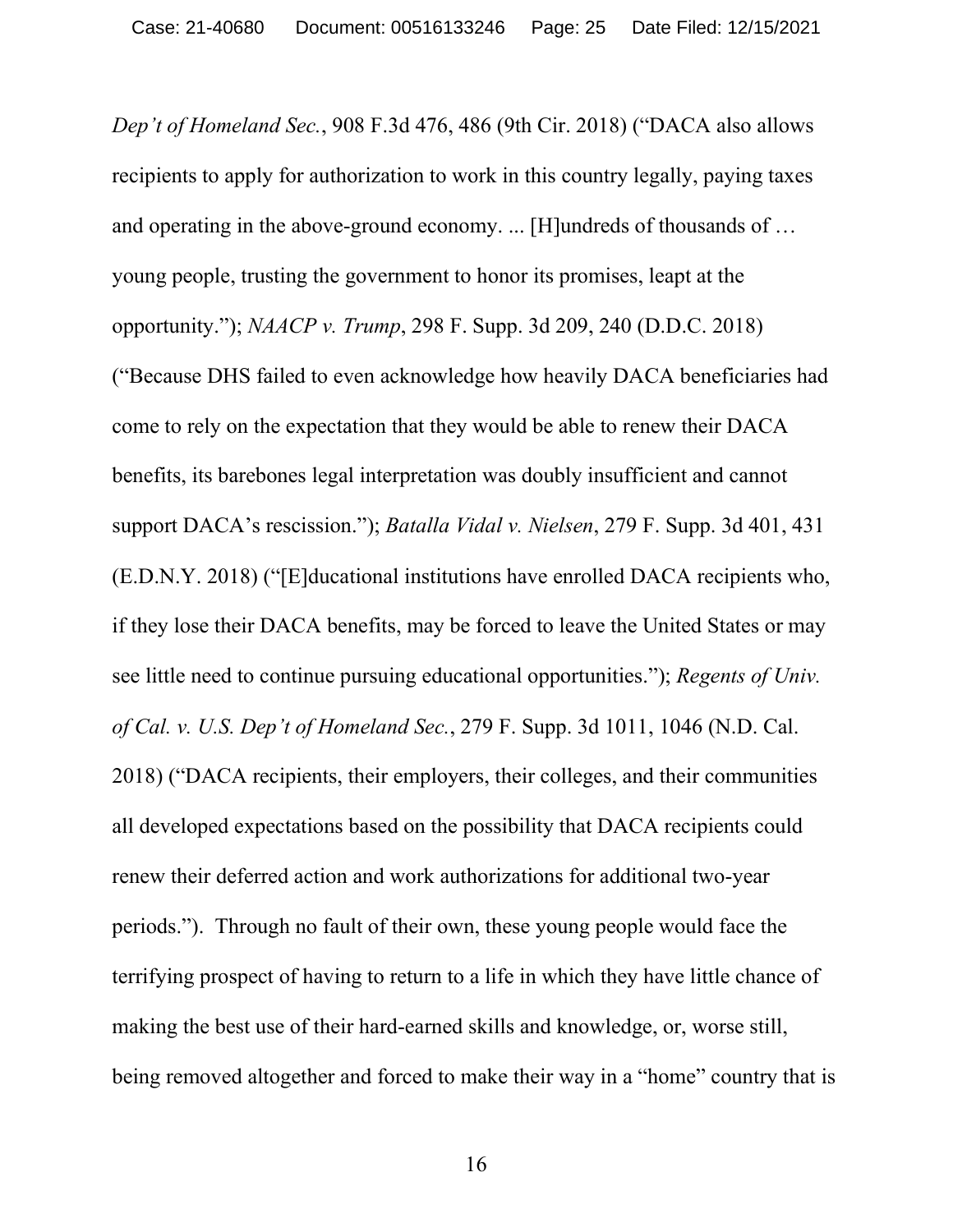wholly foreign to them.

Ending the DACA program also would send a clear message to the more than one million undocumented children in the United States that the trails *amici*'s students and alumni have blazed lead nowhere and are not worth following. That message is antithetical to the commitment to equal opportunity on which this country was founded, raising "the specter of a permanent caste of undocumented [immigrants] . . . denied the benefits that our society makes available to citizens and lawful residents." *Plyler v. Doe*, 457 U.S. 202, 218–19 (1982). Rather than serving our country's interests, ending DACA will deprive our society of the many contributions these young people are prepared and eager to make.

#### <span id="page-25-0"></span>**B. Ending DACA Would Prevent Undocumented Students From Fully Benefitting From and Contributing To** *Amici***'s Institutions**

Consistent with their missions, *amici* are committed to providing a full and complete education to all of their enrolled students—anything less is insufficient to prepare them to identify and solve the consequential problems that *amici* expect their alumni to address over the course of their careers. DACA helps *amici* achieve this objective by making it possible for undocumented students to participate in educational work opportunities, such as off-campus internships and on-campus research with university faculty. It also allows them to conduct field work outside of the United States and participate in *amici*'s varied study abroad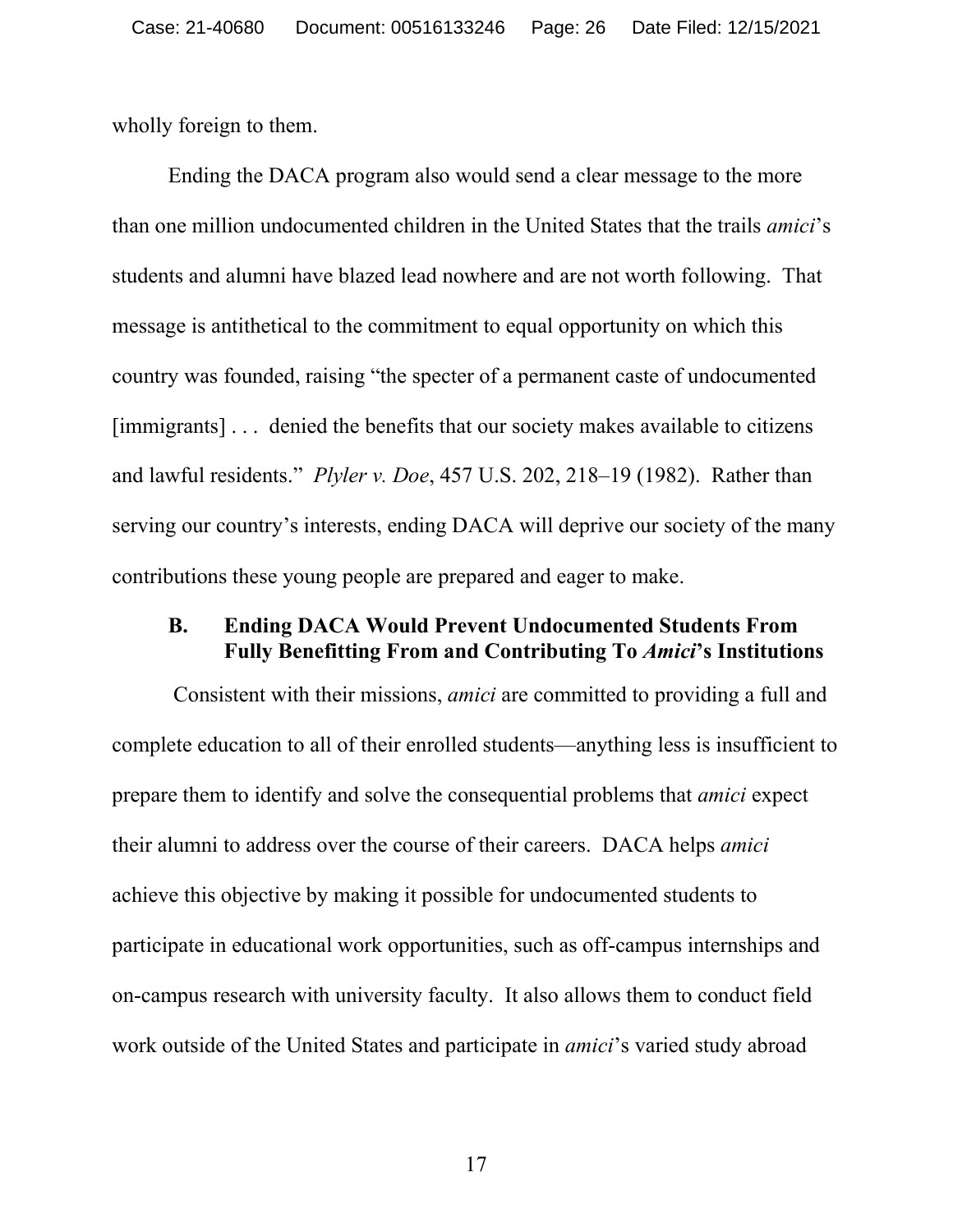programs.[20](#page-29-1) By participating in these experiences, students generate questions for further exploration during their time on campus and begin to chart their course for after graduation.

For instance, during his time at MIT, Jose Gomez, who came to the United States from northern Mexico when he was five years old, participated in MIT's Undergraduate Research Opportunity Program at the MIT Space Systems Laboratory, where, among other things, he participated as a flyer in a NASA reduced gravity flight. This work in turn resulted in Jose co-authoring a paper that was presented at an international conference in Vienna, Austria. Separately, due to DACA, Jose was eligible to participate in an externship at a startup company that develops robots to improve the efficiency of e-commerce order fulfillment. During this externship, Jose led the development of a tactile sensor kit for a robotic hand and designed and prototyped robotic finger mechanical components using 3D

<sup>20</sup> Indeed, *amici* have emphasized the importance of study abroad programs to better prepare students to build "global competence" and navigate careers in an interconnected world. *See, e.g.*, Northwestern University, *About the Global Learning Office,* https://tinyurl.com/y335nlrj (last visited Dec. 7, 2021); Vanderbilt University, *About the Global Education Office*, https://tinyurl.com/yyyzxvf3 (last visited Dec. 7, 2021) (Vanderbilt "is committed to preparing global citizens. . . ."); Emory University, *Study Abroad at Emory*, tinyurl.com/2ybybu9w (last visited Dec. 10, 2021) ("Such an education abroad experience not only fosters appreciation of cultures and languages other than our own, but it also promotes a better, more discerning understanding of the U.S. in all of its own diversity. Education abroad experiences are essential to the development and preparation of students for future scholarship and careers.").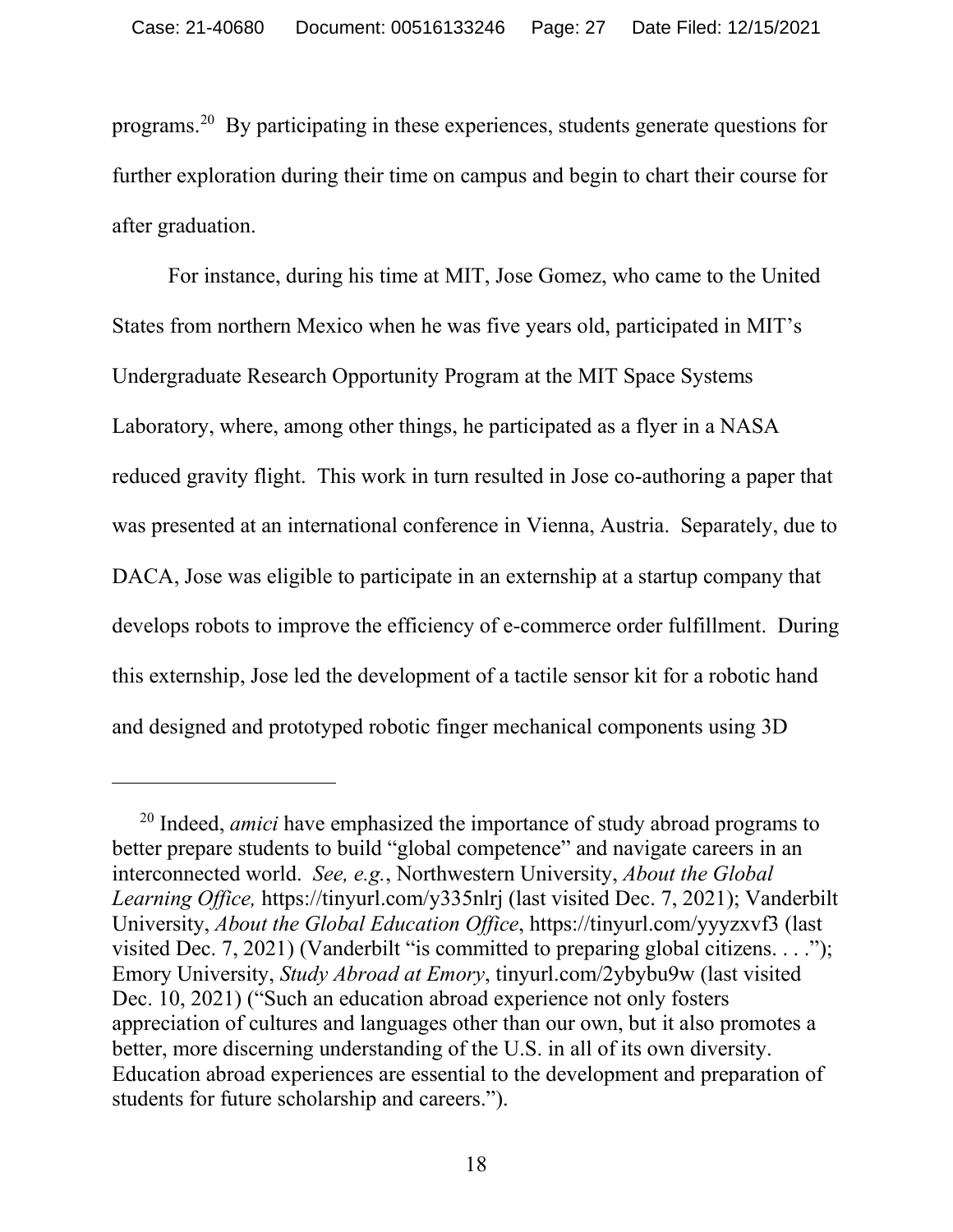printed parts and rubber casting. Given this achievement, it is no surprise that the startup asked Jose to return as an applications engineer after he graduated with a Bachelor's of Aerospace Engineering in June 2017. He has now worked at the company for five years and oversees his own team of engineers. Jose's work is also integrated into products used by customers in North America, Europe, and Japan. Jose explained: "If DACA didn't exist today, I would still be in my hometown in Texas. I'm not sure I would have even graduated college." Without DACA, Jose's story would not have been possible.

Paul Gastello has a similar story. Paul grew up in New York and was the first person in his family to go to college. He studied government at Dartmouth, but was unable to find a job through the on-campus recruiting process his senior year because of his immigration status. For Paul, DACA changed everything. When DACA was announced, Paul decided to take a year off from college to gain the work experience that he needed to pursue a career in finance. During that year, Paul interned with a private investment management company and subsequently accepted an offer to return as a full-time employee after he graduated in 2014. Paul stayed with that company for four years before taking a job analyzing strategic financing opportunities for a startup company that operates an online marketplace for the sale of new and used clothing. He has since moved on to another startup that seeks to improve financial outcomes for America's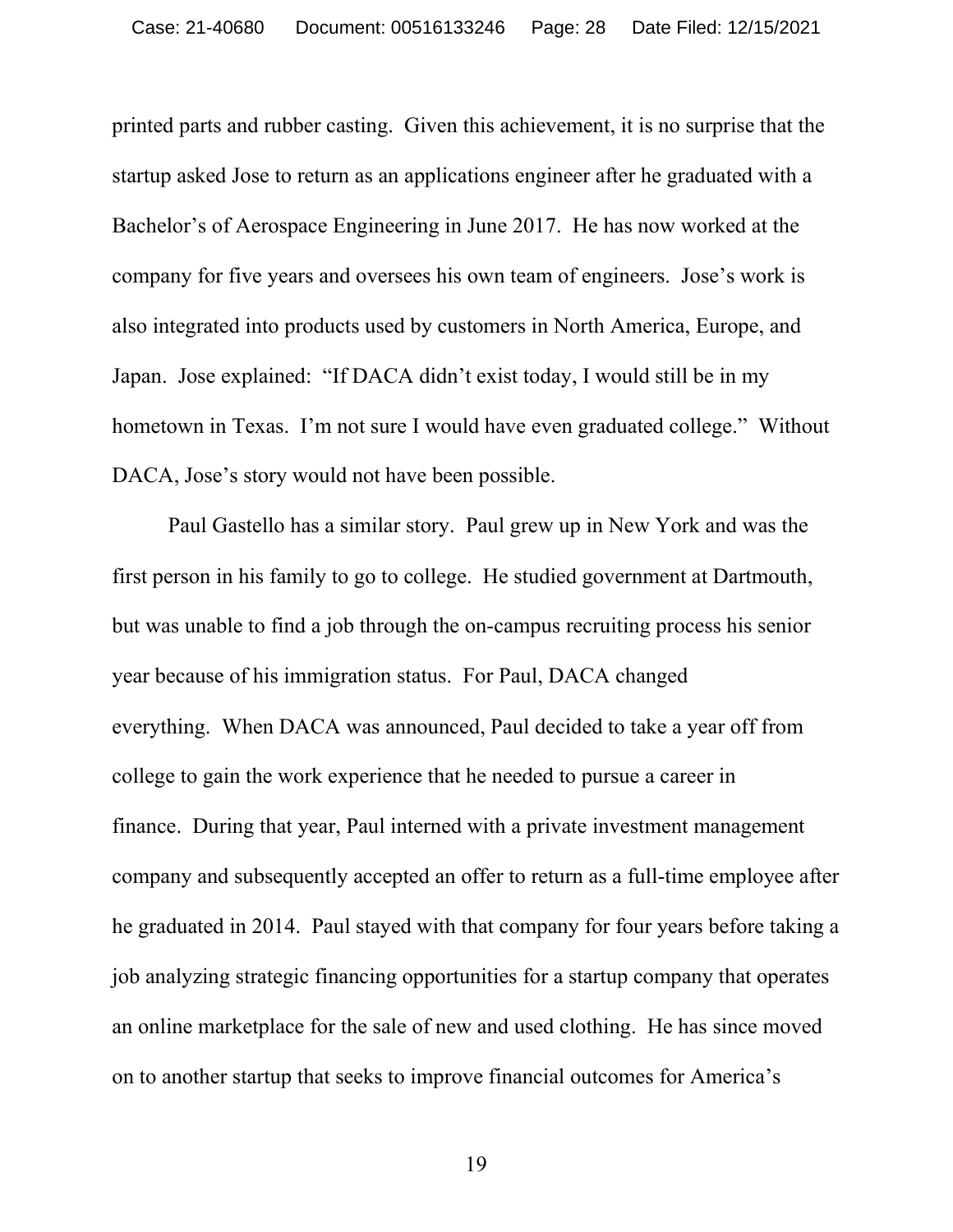"under-banked" population, leading its "strategy & finance" function. Looking to the future, Paul's primary goal is to take care of his aging parents, who endured many hardships to give him access to freedom and economic security. DACA is vital to his ability to do so.

In addition to unlocking the full array of enriching activities that comprise a world-class higher education, deferred action under DACA empowers undocumented students to talk about their lived experiences without fear of retribution, adding meaningfully to the robust exchange of ideas that *amici* seek to cultivate on their campuses. For instance, while attending the University of Pennsylvania's Wharton School of Business, class of 2014 graduate and DACA recipient Tania Chairez founded Penn for Immigrant Rights ("PIR"), an organization intended to "debunk misconceptions and connect immigration to current events."[21](#page-32-0) Under her leadership, PIR conducted "undocu-trainings . . . [to] mak[e] sure as many student leaders as possible know what it even means to be an undocumented person."[22](#page-32-1)

<sup>21</sup> Penn for Immigrant Rights, *Founders Statement*, https://tinyurl.com/y3gltspb (last visited Dec. 7, 2021).

<sup>22</sup> Laura Anthony, *Two Years Later, Tania Chairez Still 'Undocumented and Unapologetic'*, DAILY PENNSYLVANIAN (Apr. 17, 2014), https://tinyurl.com/y46uchbl.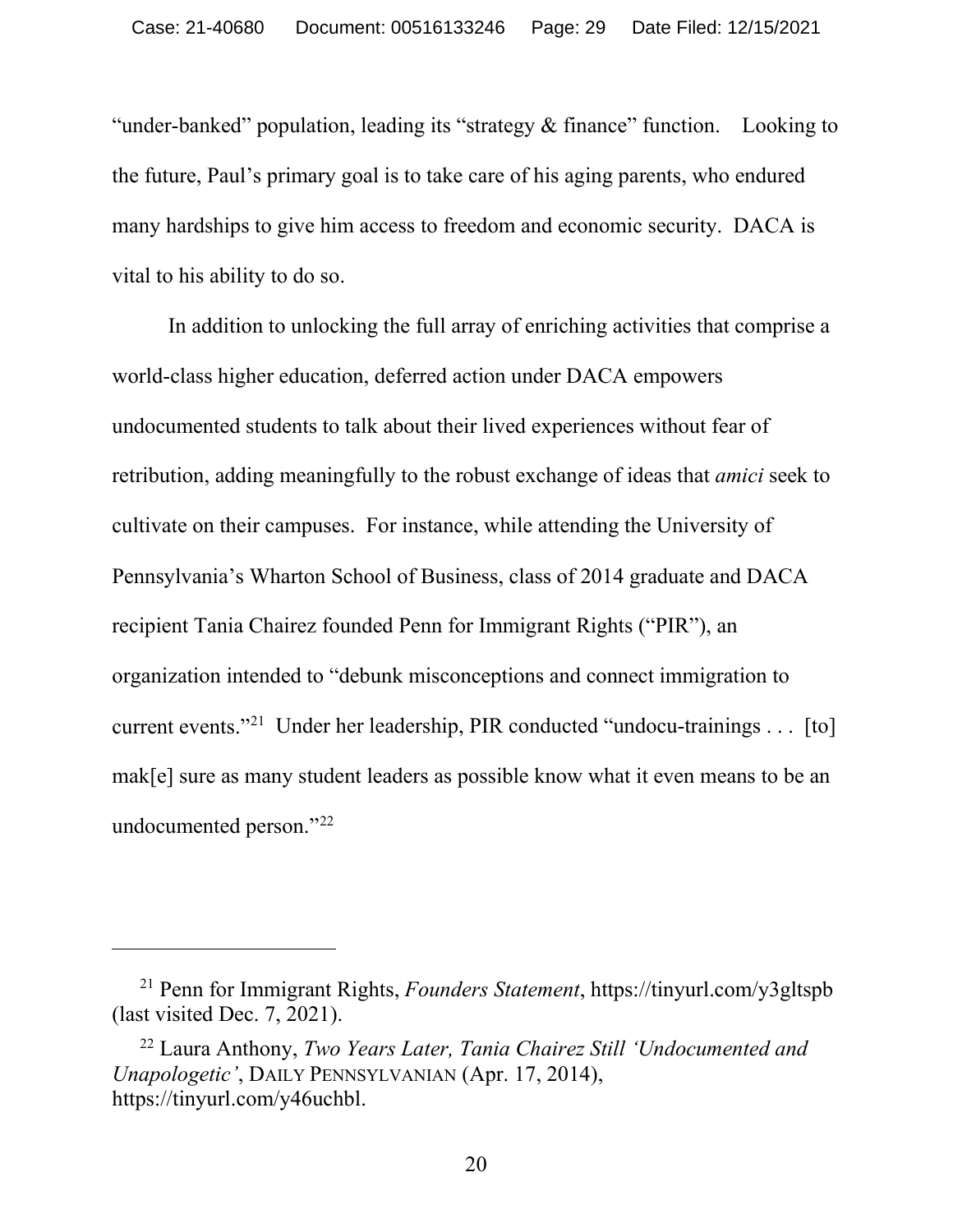True, numerous DACA students have continued to speak publicly about their immigration status despite the uncertainty wrought by the district court's decision—including the many students who agreed to the use of their names in this brief. But permanently enjoining DACA places these students, and the many more whom these threats to DACA have silenced, in a position wholly at odds with the principles of free speech to which *amici* are fervently committed. These students should not have to risk their own physical liberty—and that of their families—in order to tell their stories.

#### **C. Ending DACA Would Deprive the Nation of Invaluable Resources**

<span id="page-29-1"></span><span id="page-29-0"></span> The DACA students at *amici* institutions—and the many thousands more enrolled at other colleges and universities—are by definition the product of this nation's education system and the communities that support it. Through the opportunities provided by American institutions of higher education all over this country, including *amici*'s, these young people now have the skills to give back in ways big and small—to the country that raised them. And they want nothing more than the opportunity to do so. "[D]riving them out" now "would be throwing away a tremendous national investment" for no discernible benefit.<sup>23</sup>

<sup>23</sup> Reif, *supra,* note 4.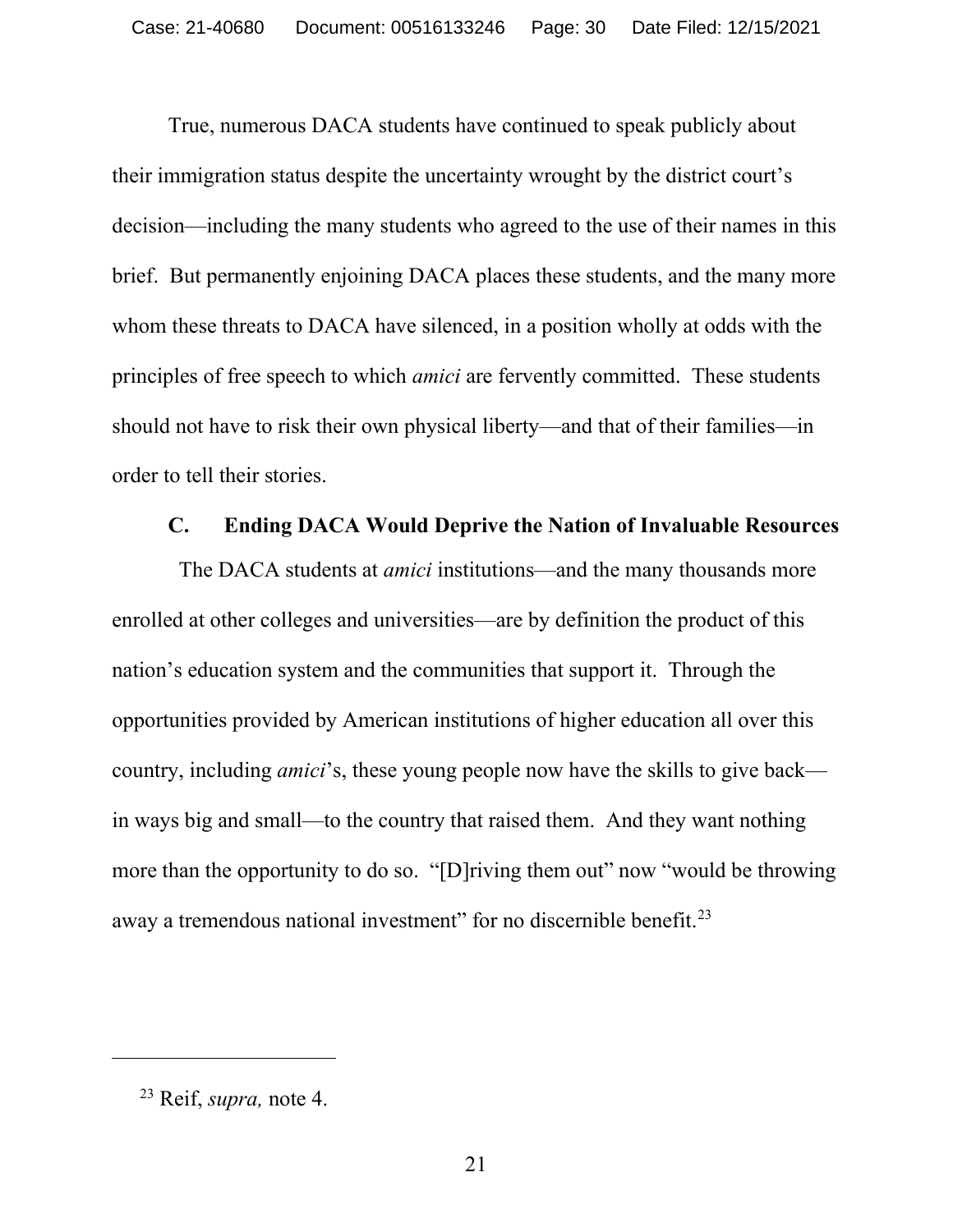Take Cristina Velasquez, whose mother brought her to Madison, Wisconsin, when she was six years old. In a letter to Senator Richard Durbin of Illinois, Cristina wrote that her values and attitude were shaped by the people surrounding her during her childhood, especially their "compassion, patience and hard work." During middle school, Cristina's family relocated to Florida, where she went on to graduate from high school with impeccable grades and a track record of community engagement, but she could not afford to attend college. After taking a gap year to focus on saving money, Cristina enrolled at Miami-Dade Community College before transferring to the Georgetown School of Foreign Service from which she graduated in 2017. While at Georgetown, Cristina spent both of her summers working with high-achieving, low-income middle school students, and she received several awards for her academic achievement and commitment to public service. After graduation, Cristina returned to the classroom, where she is currently one of 240 DACA recipients teaching some of our nation's most marginalized and vulnerable youth through Teach for America.<sup>[24](#page-34-1)</sup> Christina received a "highly effective" teacher rating — the highest rating a teacher can

<sup>24</sup> *Durbin: Let's Show The American Dream Is Still Alive By Passing The Dream Act* (Sept. 12, 2017), https://tinyurl.com/y69m6nmd; Teach for America, *Immigrants and Refugees*, https://tinyurl.com/yxkxbq75 (last visited Dec. 7, 2021).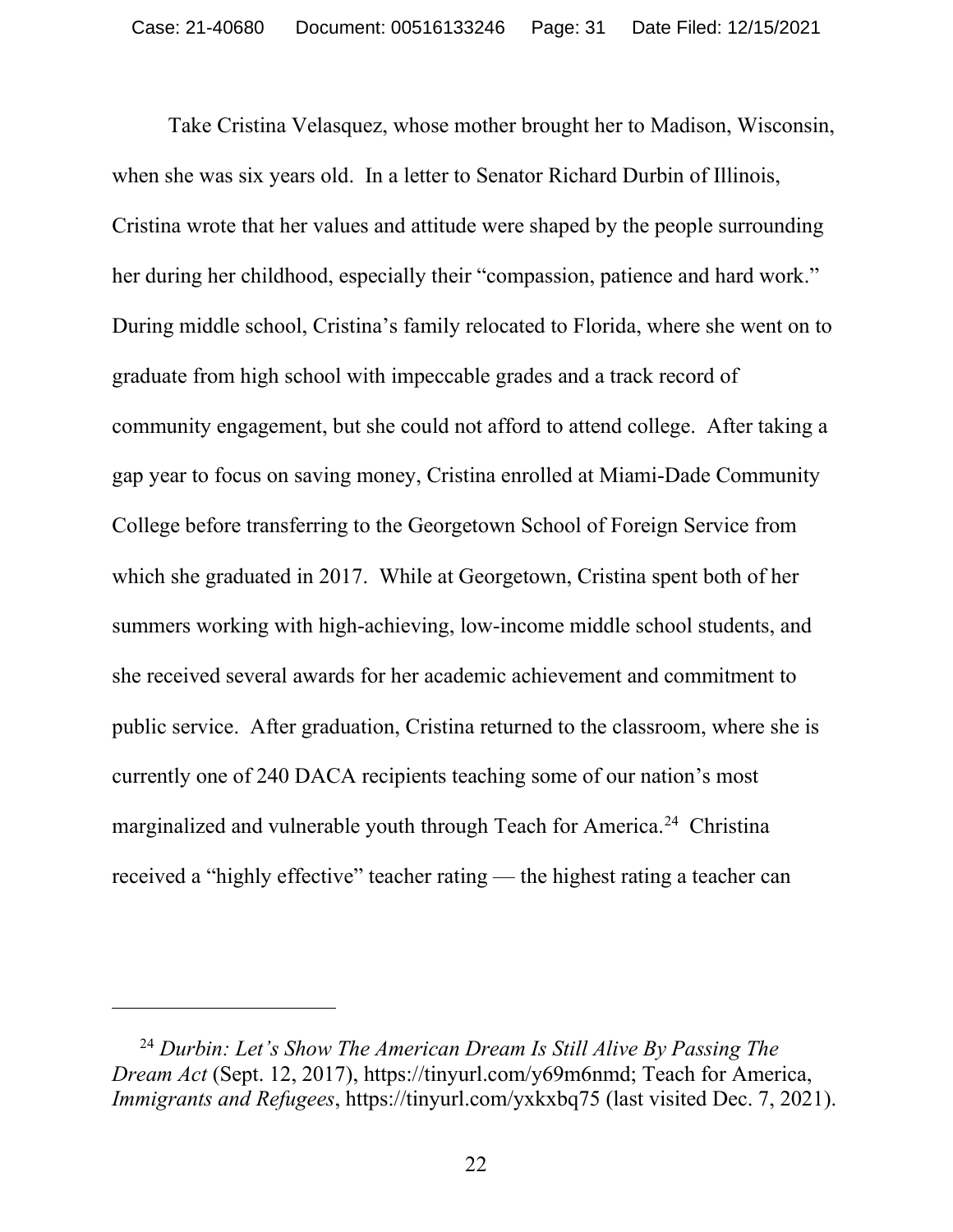receive in DC public schools. She is currently in the process of applying to law school to continue her service beyond the classroom.

Consider, too, Alfredo Muniz, who arrived with his parents in Houston, Texas when he was only a year old and went on to earn a full scholarship to attend the University of Pennsylvania, from which he graduated in 2016 with undergraduate and graduate degrees in mechanical engineering and robotics.<sup>[25](#page-34-2)</sup> While at Penn, Alfredo and a classmate developed XEED, a sensor-based system that collects and transmits data about limb movement in individuals with Parkinson's disease.<sup>[26](#page-35-0)</sup> Healthcare professionals and patients can use this information to better assess the disease's progress and the effectiveness of treatment. The project, which has the potential to help hundreds of thousands of patients around the world, was awarded the 2016 University of Pennsylvania President's Innovation Prize, which was accompanied by \$100,000 to support its further development.[27](#page-35-1)

Blanca Morales arrived in the United States when she was five years old. She "believed [her] teachers when they said that if [she] just worked hard enough,

<sup>25</sup> Amanda Mott, *Inaugural President's Innovation Prize Winners Announced at Penn*, PENNNEWS (Apr. 20, 2016), https://tinyurl.com/y5juheqm. <sup>26</sup> *Id.*

<sup>27</sup> Roberto Torres, *These 3 Companies Are Coming to the Pennovation Center*, TECHNICAL.LY (June 30, 2016), https://tinyurl.com/y2sa6sl6.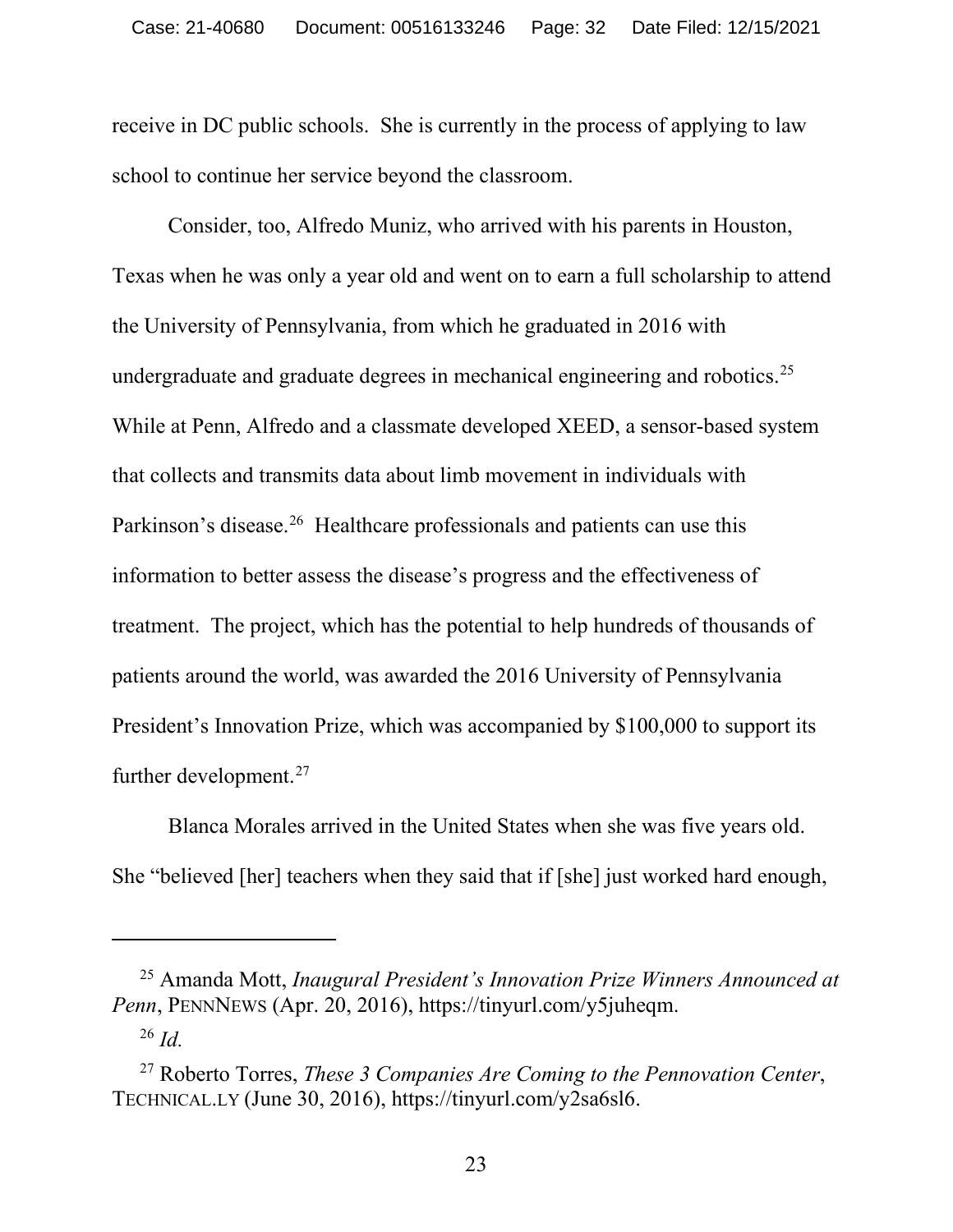[she] could achieve great things."<sup>[28](#page-35-2)</sup> Heeding their advice, Blanca graduated as the valedictorian of her community college class and with Latin honors from the University of California, Irvine, before receiving a full scholarship to attend Harvard Medical School. [29](#page-36-0) Blanca is currently a resident at the University of California, San Francisco, studying to be an OB/GYN.<sup>30</sup> Without DACA, Blanca would be "left to wonder if [she] will be deported" before she has the opportunity to do so.<sup>31</sup> "When I received this white coat, I took an oath to act whenever there are injustices and to embrace my duty to advocate for patients," Blanca said. "The end of DACA would put an end to my direct ability to treat pelvic cancers, reduce morbidity and mortalities from high risk pregnancies, and provide preventive gynecological care to women. I have spent my entire academic career preparing to be a doctor. DACA has enabled me to pursue medicine, but without, I cannot fulfill my duty to serve my patients." [32](#page-36-3)

<span id="page-32-0"></span><sup>28</sup> Troy Parks, *Med Student 'Dreamers' Speak Out on Maintaining DACA Protections*, AMA WIRE (Feb. 13, 2017), https://tinyurl.com/zg8p8vd.

<sup>29</sup> *Id.*

<span id="page-32-1"></span><sup>30</sup> Greg Lee, *Undocumented Santa Ana Scholar Accepted to Harvard Medical School*, ABC NEWS (June 16, 2016), https://tinyurl.com/y5lcbqj7.

<sup>31</sup> Jake Miller, *White Coats for DACA*, HARVARD MED. SCH. NEWS (Sept. 14, 2017), https://tinyurl.com/y6rudqxv.

<sup>32</sup> *Id.*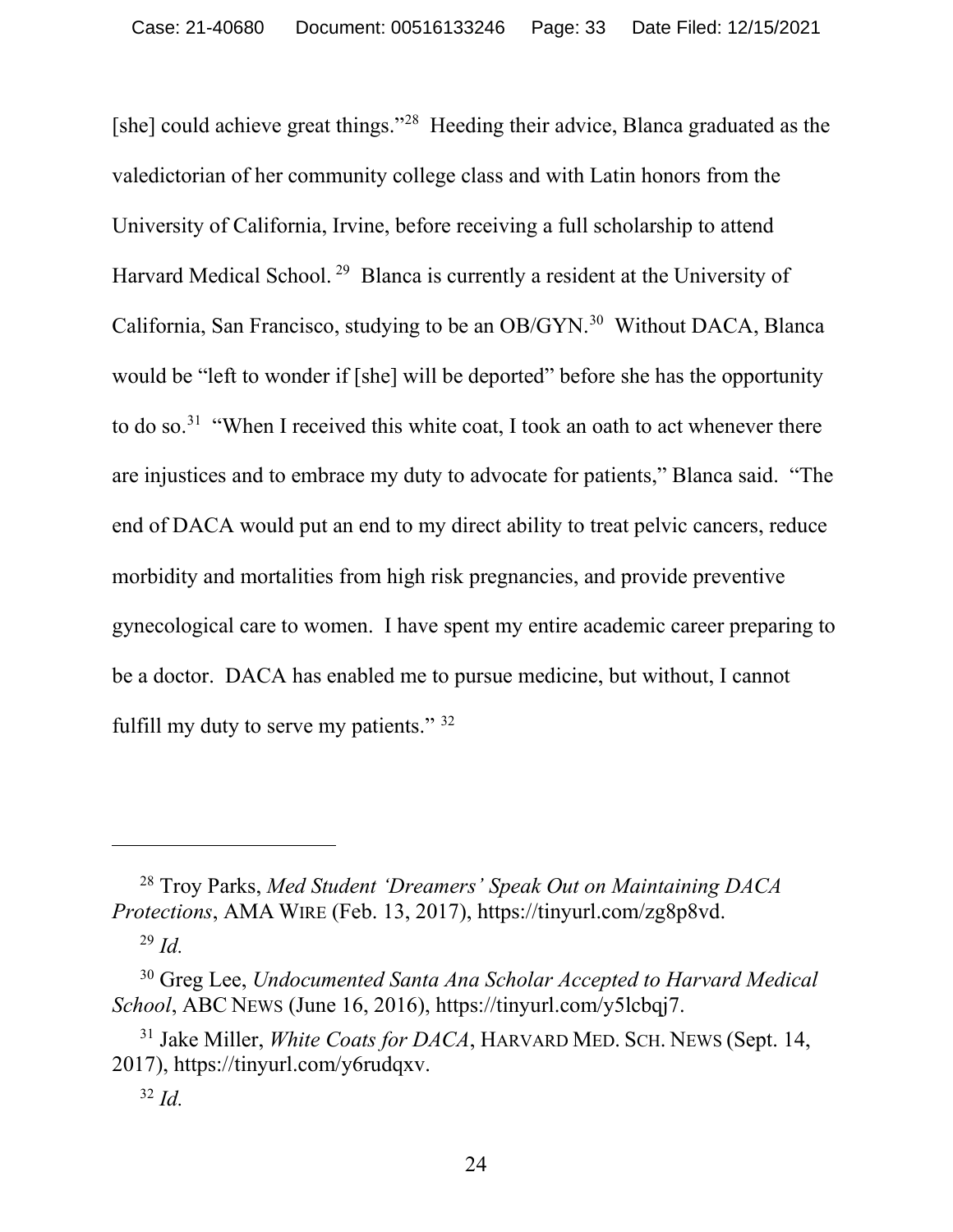The district court's injunction has jeopardized the future of some of *amici*'s students. Sergio Jara Reynoso is a junior at Harvard studying computer science. He is passionate about computer programming and helping other people, and is looking forward to pursuing a career that combines those interests. Sergio was in the process of applying for DACA status when the district court enjoined the program, abruptly halting his plans. Without DACA, he is unsure if he will be able to apply for an internship or job in his field. Next semester, he wants to work for a startup that is building drones to deliver medical equipment in Africa—but because of the uncertainty he faces, he fears he won't be able to work with them.

<span id="page-33-0"></span>The district court's decision also disrupted Jaida Forbes's plans. Jaida is a sophomore at Georgetown University majoring in government, with plans to go to law school once she graduates. In December of 2020, when Jaida was first eligible, she immediately submitted her DACA application. She was looking forward to travelling to England to see her family and feeling safer in a country she had grown up in almost her entire life. Following the district court's ruling, her life has been "in limbo." While Jaida wants to apply to various internships and opportunities in D.C., she is unable to do so because of her current status. And Jaida's dreams of going to law school after graduation are on hold due to the extreme costs of graduate school and her inability to work and save up money.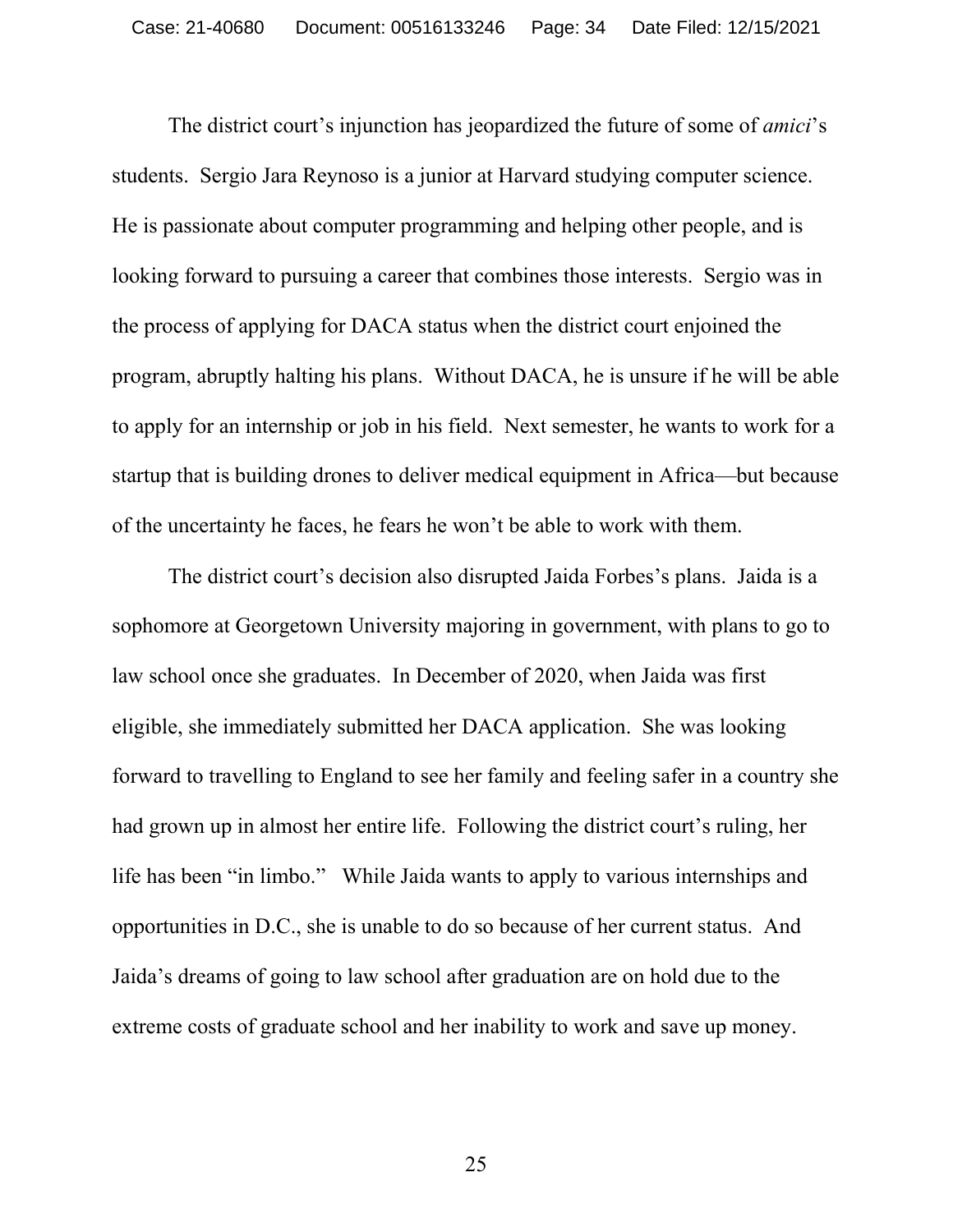Cristina, Alfredo, Blanca, Sergio, Jaida, and countless others like them have "bound" themselves to this nation through their "hard work, perseverance, grit and determination to succeed."<sup>[33](#page-37-0)</sup> And this nation, in turn, has bound itself to them. The United States now stands to benefit greatly by permitting the young people that it has raised "to put their skills to their highest use.["34](#page-37-1) "[F]orcing them to return to the shadows of our society"—or out of the country entirely—by ending the DACA program would be a tragic mistake.<sup>[35](#page-37-2)</sup>

## **CONCLUSION**

<span id="page-34-1"></span><span id="page-34-0"></span>For the foregoing reasons, ending the DACA program would impede *amici*'s ability to advance their missions, impose a direct harm on their current students and alumni, and deprive the United States of the benefit of DACA students' considerable talents. Accordingly, the Court should reverse the decisions below.

<span id="page-34-2"></span><sup>33</sup> *Brown President Urges Trump to Continue DACA*, BROWN UNIV. NEWS (Aug. 30, 2017), https://tinyurl.com/yxcceope.

<sup>34</sup> Faust, *supra,* note 2.

<sup>35</sup> *Id.*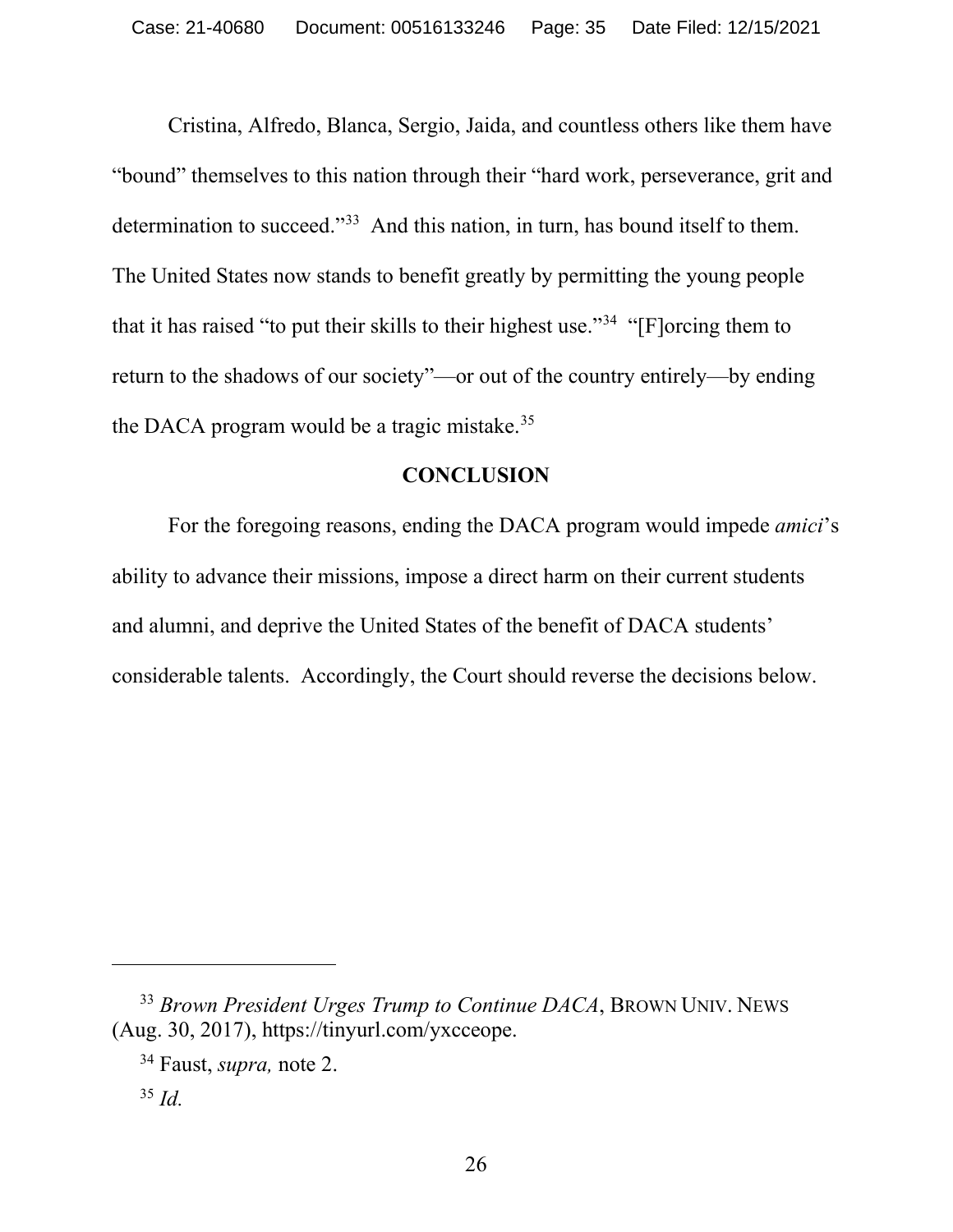Respectfully submitted,

#### */s/ Anton Metlitsky*

Anton Metlitsky David Z. Cohen O'MELVENY & MYERS LLP Times Square Tower 7 Times Square New York, NY 10036 (212) 326-2000 ametlitsky@omm.com

Grace E. Leeper O'MELVENY & MYERS LLP 1625 Eye Street, NW Washington, DC 20006 (202) 383-5216

Vanessa M. Guerrero O'MELVENY & MYERS LLP Two Embarcadero Center 28th Floor San Francisco, CA 94111-3823 (212) 430-7833

<span id="page-35-2"></span><span id="page-35-1"></span><span id="page-35-0"></span>*Attorneys for Amici Curiae Twenty Colleges and Universities*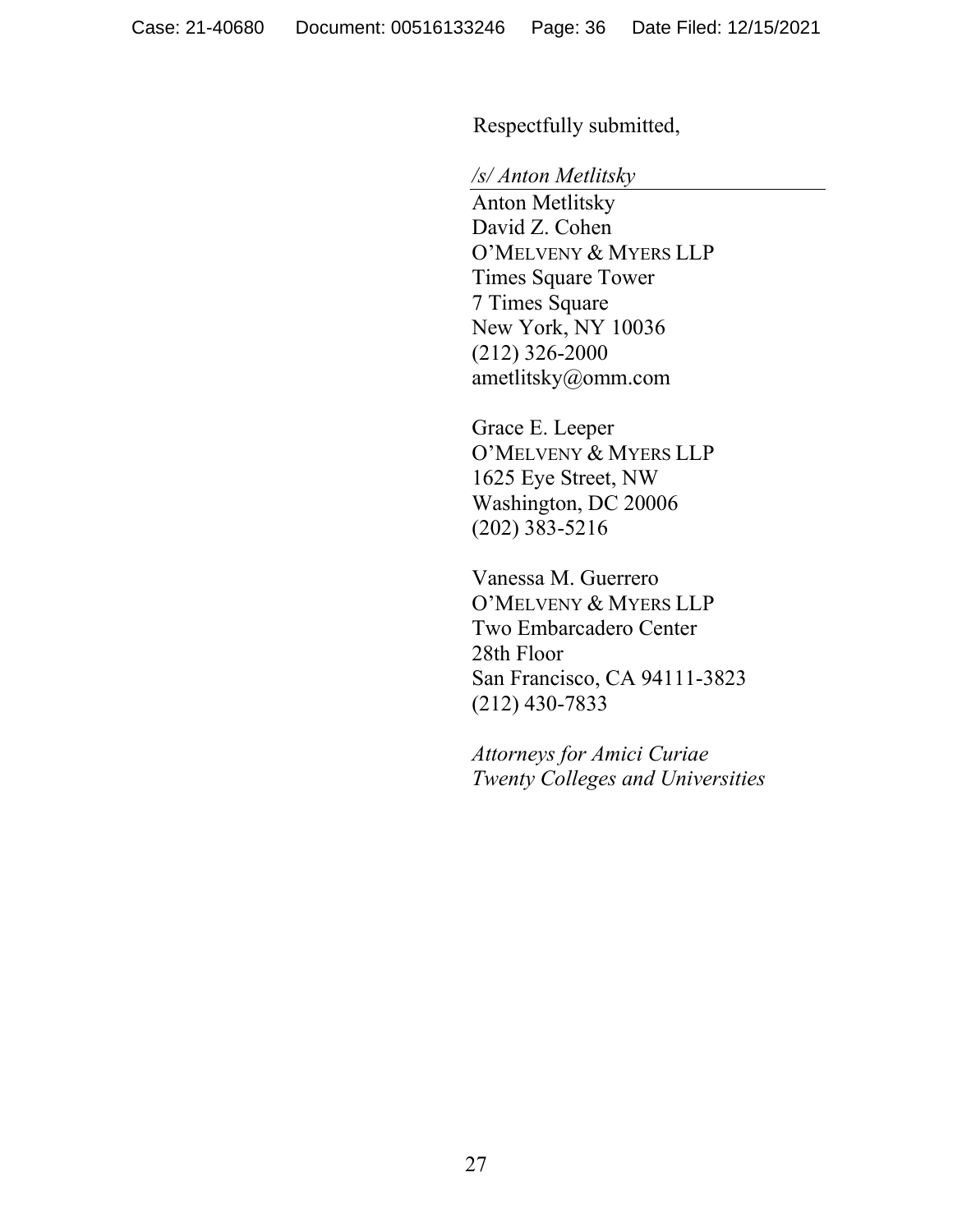## **CERTIFICATE OF SERVICE**

I hereby certify that on this 15th day of December, 2021 I electronically filed the foregoing with the Clerk of the Court for the U.S. Court of Appeals for the Fifth Circuit by using the appellate CM/ECF system. All participants are registered CM/ECF users, and will be served by the appellate CM/ECF system.

<span id="page-36-3"></span><span id="page-36-2"></span><span id="page-36-1"></span><span id="page-36-0"></span>Dated: December 15, 2021 Respectfully submitted,

*/s/ Anton Metlitsky* 

Anton Metlitsky O'MELVENY & MYERS LLP Times Square Tower 7 Times Square New York, NY 10036 (212) 326-2000